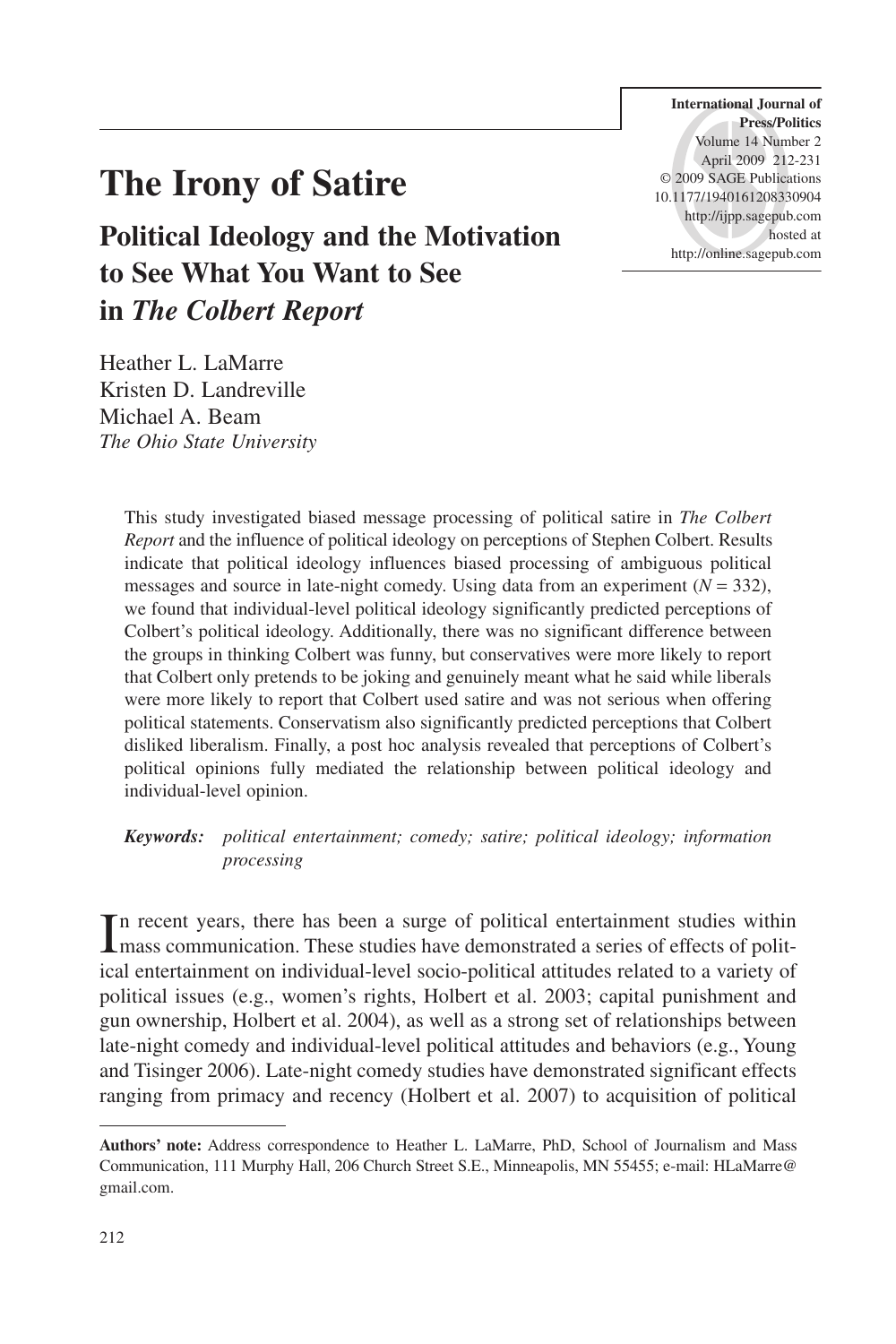knowledge (e.g., Young 2008). Such findings are consistent with political entertainment research, which demonstrate the influence of prime-time television on individual-level political perceptions, attitudes, opinions, and behaviors (e.g., Delli Carpini and Williams 1994; Holbrook and Hill 2005).

While considerable attention has been paid to effects of consuming late-night political comedy television (e.g., Young 2004) little empirical research has examined the underlying processes and mechanisms (Young 2008). Using the satirical political comedy of Stephen Colbert (*The Colbert Report*), this study extends beyond political entertainment effects studies and examines how audiences process political messages found in late-night political satire.

Recent work in social psychology demonstrates that individuals process information in ways that personally benefit them and that people tend to see what they want to see when the information is ambiguous (e.g., Balcetis and Dunning 2006; Kunda 1990; Long and Toppino 2004). Because satire is often ambiguous, biased information processing models provide an excellent framework for understanding how audiences see what they want to see in Colbert's political satire. As such, the present study uses ambiguous message processing theory (Balcetis and Dunning 2006) to address two core questions: (1) what role does individual-level political ideology play in processing political satire, and (2) are individuals driven by in-group favoritism or a similar need to reinforce the favorable status of their political group to "see what they want to see in political satire?" Taken together, these questions raise the possibility that individuals, motivated by their needs for political affiliation and self-enhancement, engage in biased processing of political messages offered in ambiguous form (i.e., deadpan satire or parody). What follows is an overview of these concepts and ideas, results of an online survey with an embedded clip of Stephen Colbert, and a discussion of the findings and their implications for political entertainment research.

## **Party Identity and Need for Affiliation**

Party affiliation and political ideology have long been recognized in the literature as key variables for predicting a wide range of political attitudes and behaviors (Campbell et al. 1960; Carsey and Layman 2006; Kenski and Stroud 2004).The majority of studies involving political affiliation and ideology conceptualize these characteristics as individual difference variables that are attributed to political socialization and a core set of political beliefs, respectively (see Campbell et al. 1960). However, this study reconceptualizes party identification and political ideology as a form of the social self using Brewer's (1991) concept of optimal distinctiveness. According to this theory, people maintain their social self, in part, by balancing their need to assimilate while also remaining distinct from groups.

Brewer (1991) argues that social identity and group loyalty are strongest for groups that allow individuals to reconcile these competing needs. Political parties are good examples of groups whose umbrellas are large enough to fill this tall order.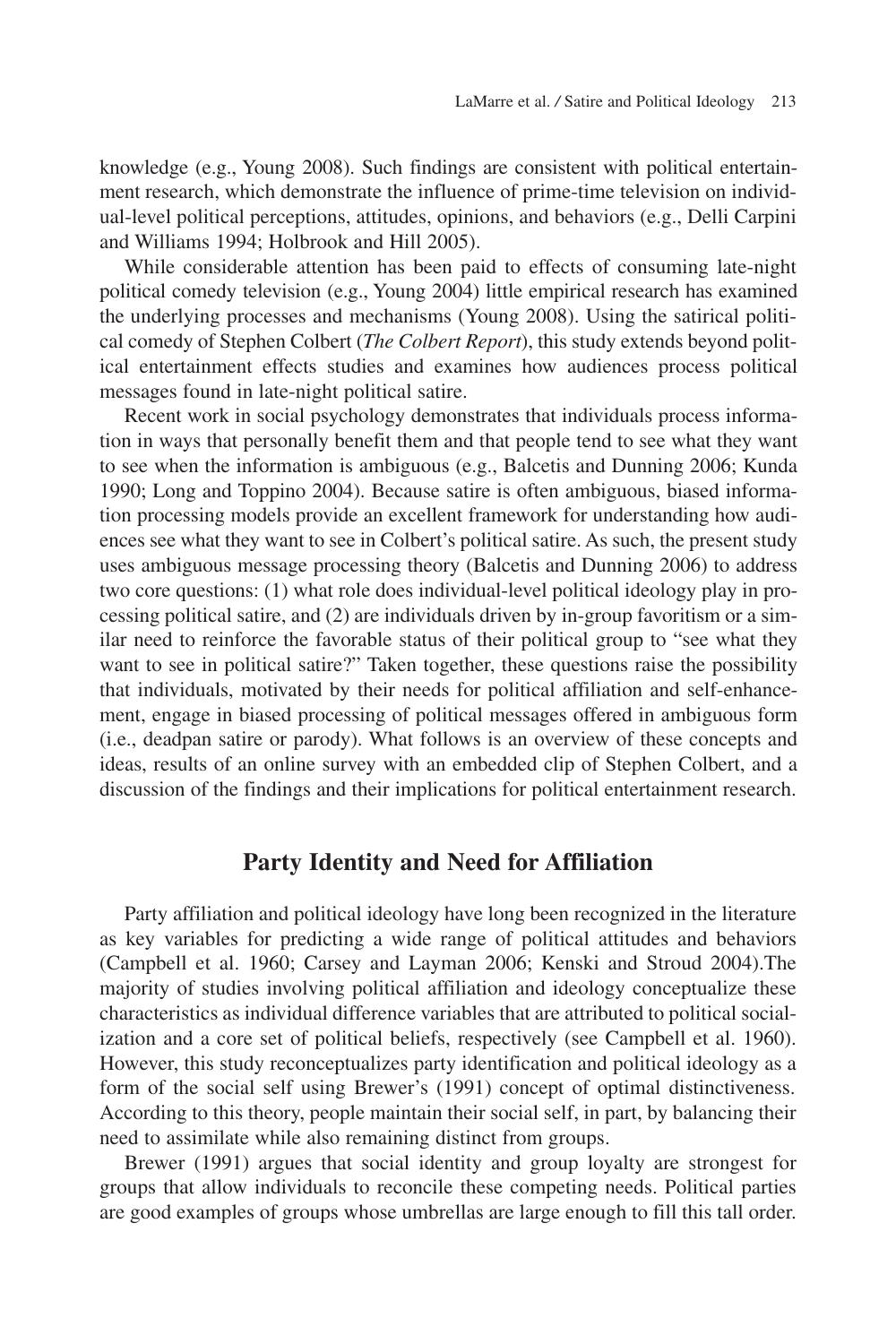For example, political parties allow for individuals or groups who hold similar political ideas and beliefs to strategically align, which satisfies one's need for assimilation. On the other hand, major political parties such as the Republicans and Democrats are comprised of diverse subgroups and individuals with distinct political goals and agendas (see Beck 1992 for an overview). This conglomeration of very different groups with common political affiliation permits individuals to both assimilate and remain distinct (an optimal condition under Brewer's model). From this perspective, political party affiliation is understood as a means by which individuals can fulfill the competing needs of the social self. By extension, individuals with strong political ideologies (e.g., very liberal or very conservative) will view groups who share these values and beliefs as an important part of their social self (Tajfel and Turner 1986). The question then becomes whether they actively engage in groupenhancing behaviors as a means of maintaining their social self. Stated differently, individuals with strong political ideologies may be motivated by their social self (as defined by Brewer 1991) to process ambiguous information in a way that favors their political beliefs and/or political groups who hold similar beliefs and opinions.

## **Ambiguity and Biased Information Processing**

Building on Bem's (1972) self-perception theory, several key studies have shown that people process ambiguous information in ways that favor themselves (e.g., Balcetis and Dunning 2006; Kunda 1990; Long and Toppino 2004). Additionally, self-enhancing behaviors, which include biased information processing, have been linked to individuals' motivation to bolster, maintain, or restore the self (e.g., Festinger 1957; Leary and Baumeister 2000). Taken together, it is clear that individuals actively seek out ways to maintain a favorable opinion of the self. As previously suggested, this motivation toward self-enhancement should extend to the social self, which would likely manifest as a need to view groups that comprise the social identity as favorable (see Brewer 1991 for a review).

Recent evidence of individuals' self-favoring processing of ambiguous information also suggests that such processing is precognitive, further pointing to an underlying motivation at work. Balcetis and Dunning (2006) exposed participants to ambiguous figures (which could be interpreted as a seal or horse for one figure and either the letter B or the number thirteen for the other figure). They used various experimental manipulations that would result in either positive or negative consequences for the participants depending on how they interpreted the information. The results indicated that participants would process the information in ways that brought about rewards or avoided punishments. The researchers also concluded that this occurred precognitively such that participants were not even aware of their own bias. The major conclusion drawn from this research was that people were motivated by their need for self-enhancement (e.g., desire to affirm one's own political beliefs) to process the information in a manner favorable to the self.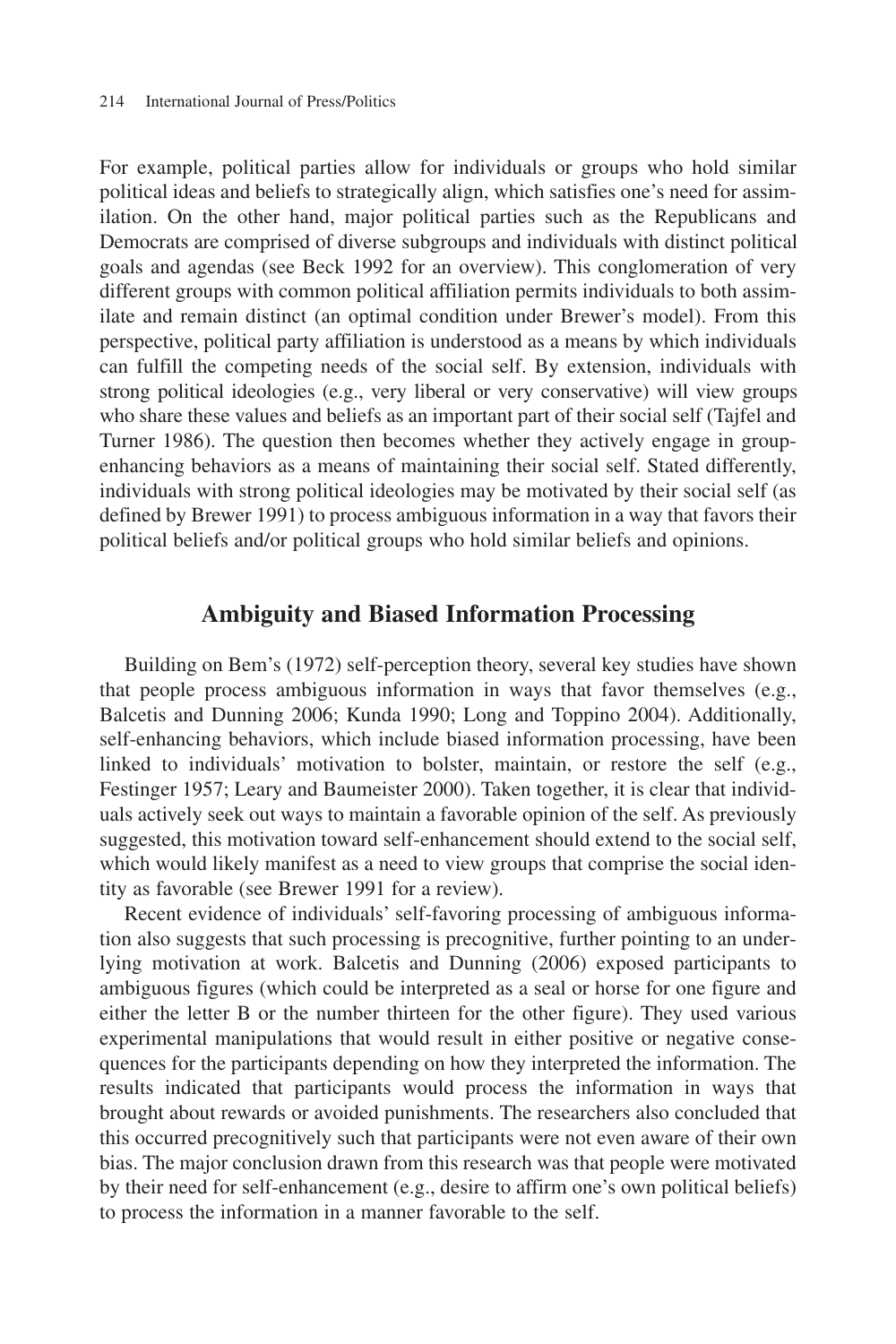Additionally, Hovland's (1951) learning theory also outlined conditions for biased processing. Hovland argued that, when distraction, low comprehension, or other motivations (e.g., to affirm one's own political ideas as correct) intervene with message processing, it is likely that bias or error will occur. If external cues cannot be used to aid in information processing, internal cues become the predominant means by which the information is interpreted. Taken together, Hovland (1951) and Balcetis and Dunning (2006) outline a set of conditions under which people are likely to engage in biased processing that results in self-favoring interpretations of information. As outlined below, we argue that Stephen Colbert's deadpan political satire meets these conditions as it offers ambiguous political messages from an ambiguous political source through late-night entertainment television to audiences who primarily expect to be entertained.

One might argue that all media are subject to differences in individual-level perceptions, suggesting that extant literature has shown that individual-level differences influence the way media are perceived across a variety of forms and contexts (e.g., McLeod et al. 2002; Shrum 2002). Much of this work, however, deals with issues related to perceived reality (Busselle and Greenberg 2000; Shrum 2002), hostile media perceptions (Vallone et al. 1985) or differences in interpretations that do not necessarily result in self-favoring interpretations (McLeod et al. 2002). In contrast, biased processing concerns itself with a type of precognitive, unintentional information processing that occurs as a means of creating self-enhancing benefits. Thus, with biased processing individuals actually see and hear different information depending on whether that information will help or hinder their personal goals and needs. Stated differently, biased processing goes beyond perceptions of whether the entertainment was realistic (e.g., Busselle and Greenberg 2000) or whether the media treated one side more fairly than the other (e.g., hostile media effect) to an underlying cognitive process in which the information is interpreted, encoded, stored, and retrieved in a manner that most benefits that individual. The importance of understanding the role of biased processing becomes evident when thinking about the potential effects such processes have on attitudes and opinions. If, for example, two people with opposing political viewpoints interpret the same information as favoring their own political opinions, then polarization can occur. Additionally, when the source is also interpreted by each individual as favoring their side, then the source itself becomes a polarizing agent. In essence, we argue that biased processing of ambiguous political messages and sources such as those found in certain types of satire leads to polarization among the electorate as well as serving as the basis for which people form future judgments and attitudes offered by the ambiguous source.

## **Satire as Ambiguous Political Messages**

Satire is described as a playful distortion of reality (Feinberg 1967). Young (2006, 2008) found that the satire used in late-night political comedy was an ambiguous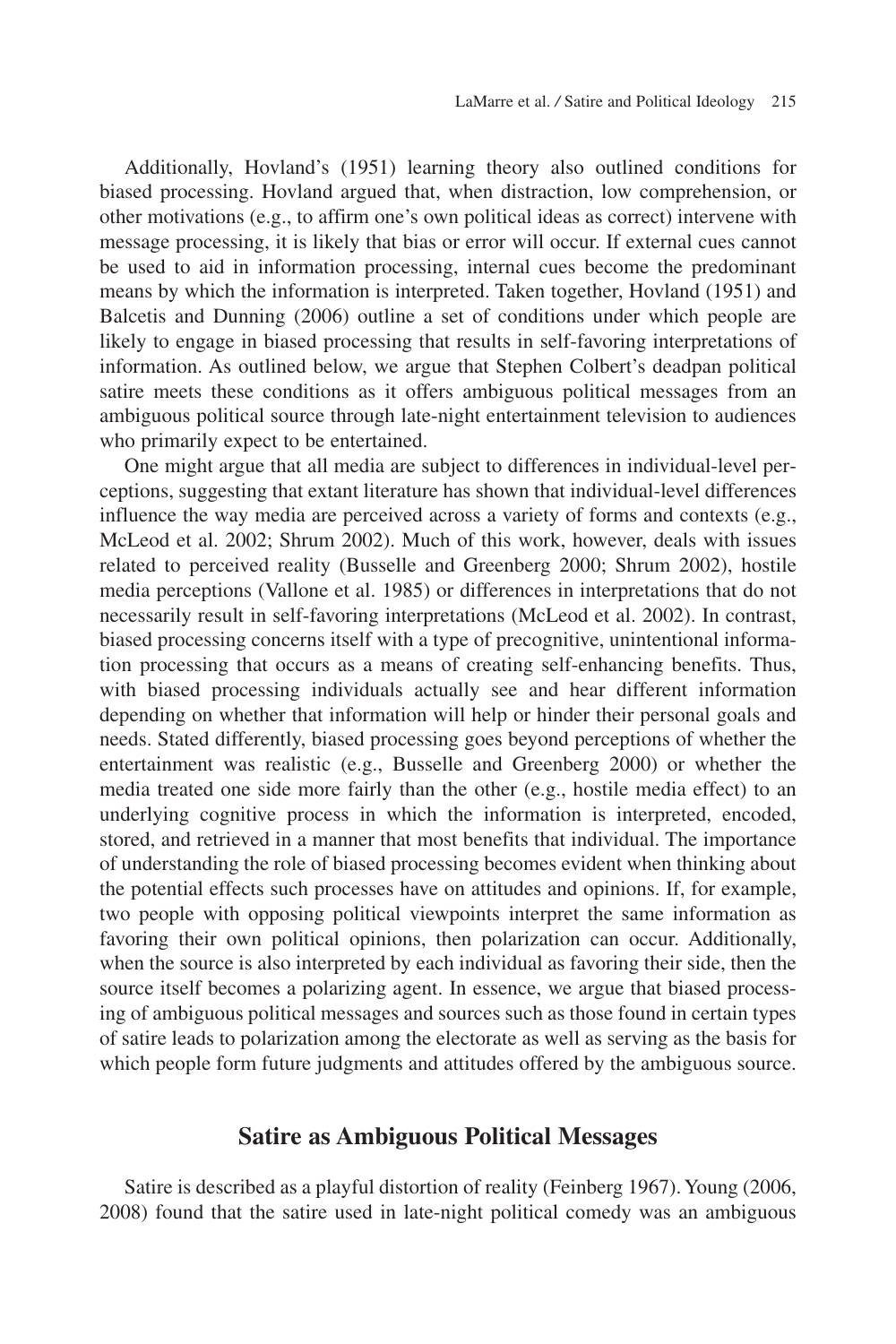form of comedy that required audiences to apply cognitive effort in processing the jokes. Baym (2005) offered a qualitative understanding of how people negotiate this ambiguity arguing that *The Daily Show* host Jon Stewart provides context for viewers as he interjects commentary during segments, moves in and out of character, and even laughs at himself. From this perspective, it becomes clear that while the satirical messages themselves are ambiguous, Stewart aids viewer interpretation by offering himself as an unambiguous source and providing external cues (Baym 2005; Young 2006; Young and Tisinger 2006). In contrast, we outline below how Colbert's deadpan satire and commitment to character do not provide viewers with the external cues or source recognition that Stewart offers. Thus, Colbert creates conditions under which biased processing is likely to occur.

In addition to Young's work on late-night comedy and political messages, a key media that focused on multiple perceptions of television characters was Vidmar and Rokeach's (1974) study of the hit 1970s primetime series *All in the Family*. This study examined whether audiences would interpret the lead character, a parodied bigot named Archie Bunker, as a negative role-model. The study found that individuals who identified with the character's conservative nature and agreed with his political views held favorable perceptions of the character and believed Archie Bunker articulated legitimate viewpoints. However, individuals with low character identification and opposing political views held unfavorable perceptions. Of particular interest in this study is that individuals who identified with Bunker's sociopolitical views were not influenced by the director's negative framing of the character, while those who did not identify with Bunker's political viewpoint reported attitudes and perceptions consistent with the negative framing of this television character. Clearly, individual-level political beliefs have the potential to bias the way audiences perceive information and mitigate attempts to frame characters and information in particular ways. While this study provided an early look at satire and parody's role in processing ambiguous political messages in entertainment television, Vidmar and Rokeach's (1974) study did not differentiate between individual-level perceptions that can occur in many types of media information processing (e.g., McLeod et al. 2002; Shrum 2002) and the specific type of biased processing that occurs when information is both ambiguous and lacking context (e.g., Balcetis and Dunning 2006; Long and Toppino 2004). This study focuses on the latter and extends our knowledge of how certain forms of satire such as deadpan create the conditions under which biased processing and self-favoring perceptions are likely to result.

# **Stephen Colbert's Deadpan Satire as Ambiguous Political Source**

Recently, an extreme form of satire, known as deadpan, has drawn large audiences in late-night comedy. Although *The Colbert Report* is not the first use of deadpan satire in entertainment media (e.g., Vidmar and Rokeach 1974), it is of particular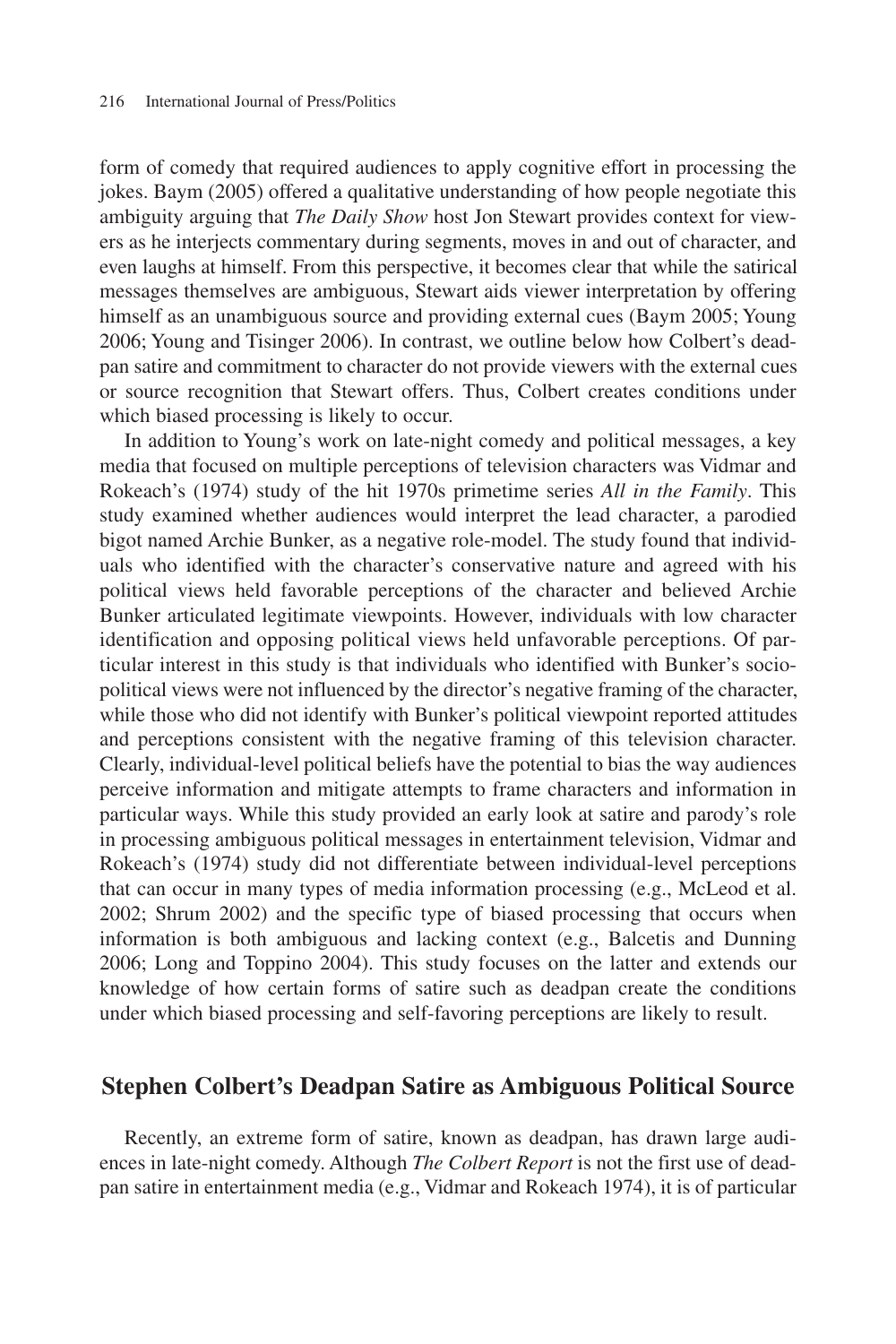relevance to understanding the intersection of political entertainment and motivated message processing, offering an excellent context of study. Colbert relies on deadpan, a specific type of satire that uses a straight-faced approach to joke telling. In contrast to *The Daily Show's* Jon Stewart, Stephen Colbert rarely breaks character and maintains a level of seriousness as he parodies conservative pundits (LaMarre and McCluskey 2007). This extreme form of deadpan increases the ambiguity of the source, as well as the message and fails to offer viewers external cues for information processing. Source ambiguity requires the audience to participate in determining whether the source is sincere (Simpson 2003). While audiences may be aware that the source is using humor, they must still make a judgment of whether Colbert's underlying meaning is sincere. In essence, deadpan satire forces the message recipients to not only judge the intended meaning of the message, but also evaluate the sincerity of the source. Often the satirist assumes that the audience will correctly interpret the satirist's poker-faced delivery and comprehend the deep sarcasm being used. However, studies show that audiences struggle with deadpan and other forms of satire, which have been associated with miscues and errors among message recipients (e.g., Feinberg 1967; Pfaff and Gibbs 1997; Simpson 2003). That is, when the audience judges the satirist to be sincere, then the statements the satirist makes are judged as representing the satirist's true beliefs. What results is a situation where the audience member misidentifies the satirist's beliefs and intentions. Because high levels of cognitive effort are required to determine the satirist's intention and true meaning, it makes satirical uptake a complicated process (e.g., Baym 2005; Feinberg 1967; Simpson 2003; Young 2008;). Coupling this complex process within an entertainment setting where people are generally less engaged in effortful cognitive processing of political information (Young 2006; Young and Tisinger 2006), conditions for miscues and biased processing emerge.

For example, if an individual simply does not comprehend the satire as Colbert intended, then the message might be processed, stored in memory, and later recalled at face value or in some biased manner. We argue that this would be more likely to occur if the person's political beliefs and/or affiliations are consistent with the statements made at face value as opposed to a negated and re-interpreted translation of the message normally required for processing deadpan satire. In a recent content analysis of Stephen Colbert's show host persona, LaMarre and McCluskey (2007) found that Colbert parodies a conservative political pundit who makes socially conservative, authoritative, and aggressive statements toward out groups. Thus, a biased or errant interpretation of his statements would be consistent with political and social conservatism, while a negated interpretation of the satire would suggest something quite different. Considering the above arguments, we expect that political conservatives are significantly more likely than liberals to interpret Colbert's statements as pro-conservative and/or targeting liberalism.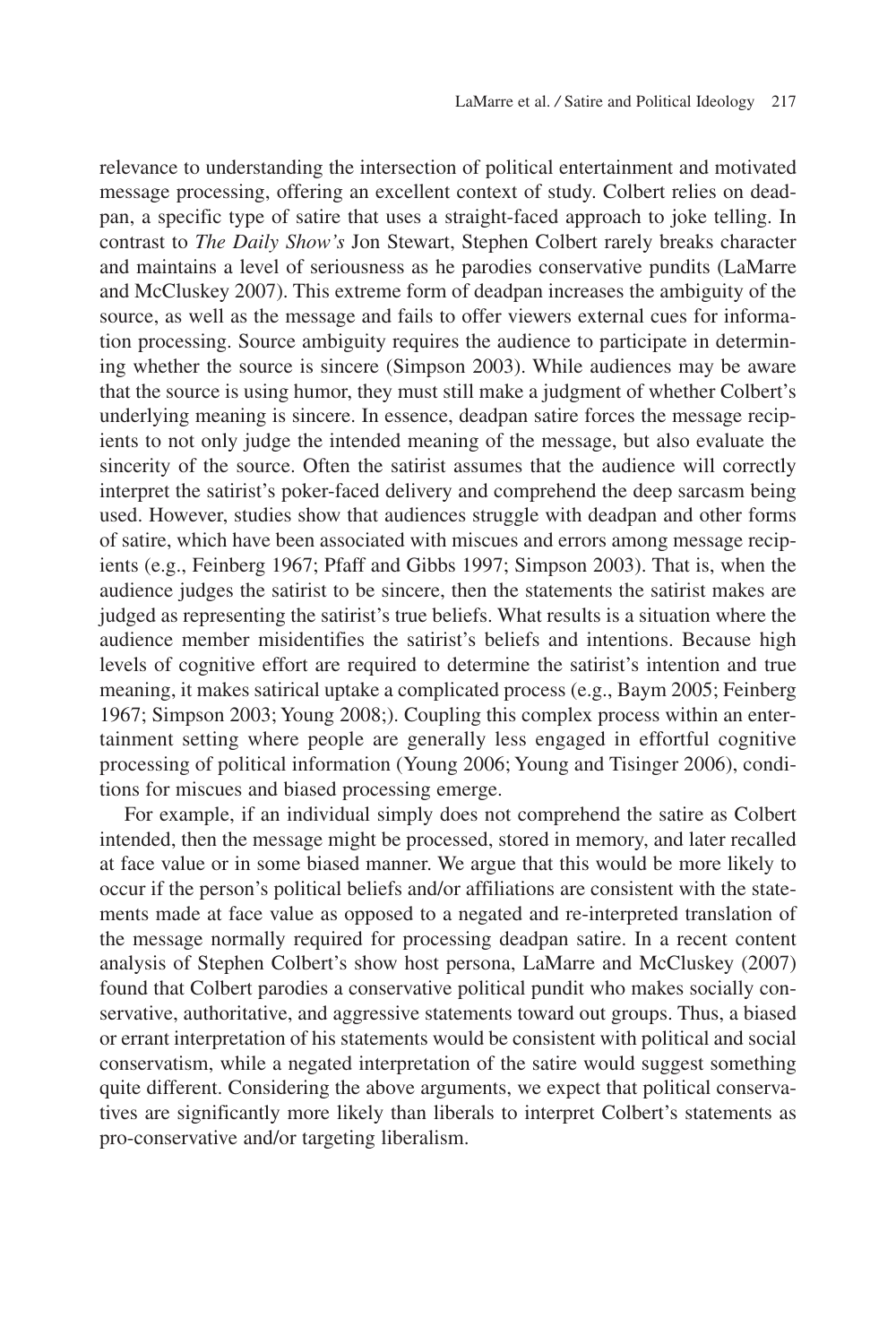### **Contextual Example**

A recent example of Colbert's deadpan occurred when the host interviewed CNN News Anchor Anderson Cooper about global warming on October, 18, 2007 (ComedyCentral.com 2007). During the interview, Colbert asked a series of questions in his deadpan style such as "What's wrong with the ice melting . . . maybe now Greenland will actually turn green." Notably, serious arguments relating to Greenland returning to its former state as a green, nontundra condition as a positive outcome have been offered by conservative political talk show host Rush Limbaugh (RushLimbaugh.com 2008). Colbert concluded with the question, "What can a person like me do to help that will in no way inconvenience me?" Clearly these comments are somewhat ambiguous and open to multiple interpretations. If Colbert offered himself as a source with a clear, unambiguous position, then viewers would have external cues guide their interpretation of the statements. However, Colbert's deadpan leaves open the question of who he is targeting and what he really means. Is Colbert parodying the global warming opponent or is he using satire to ridicule the global warming activist? We argue that when faced with this type of ambiguity, viewers will see what they want to see in this situation. In short, people will likely see such comments as funny, but will perceive the joke to be on the opposition and perceive Colbert in the manner that comports with their own political belief system, serving to reinforce and possibly even strengthen their own attitudes. Overall, this contextual example of Colbert's satirical commentary on global warming demonstrates the potential for biased processing in a manner that favors one's own political beliefs or groups closely identified with these beliefs, resulting in further polarization among the electorate.

## **Synthesis and Hypotheses**

To this point, we have examined how ambiguity in late-night political satire such as the deadpan style offered by Stephen Colbert creates conditions under which biased processing is likely to occur. We predict that the absence of external cues (e.g., ambiguous source) coupled with the entertainment setting (e.g., parody and satire) will result in biased processing of ambiguous political messages wherein individuals will interpret Colbert's statements and perceive his intended meaning in ways that support their personal political beliefs and affiliations. This is formally hypothesized as follows:

*Hypothesis 1:* Individual-level political conservatism positively predicts perceptions that Colbert genuinely means what he says when offering satirical political statements.

Additionally, we argued that Colbert's commitment to character as a conservative political pundit and deadpan style create ambiguity regarding his personal political beliefs, affiliations, and attitudes toward the liberal ideas and beliefs that his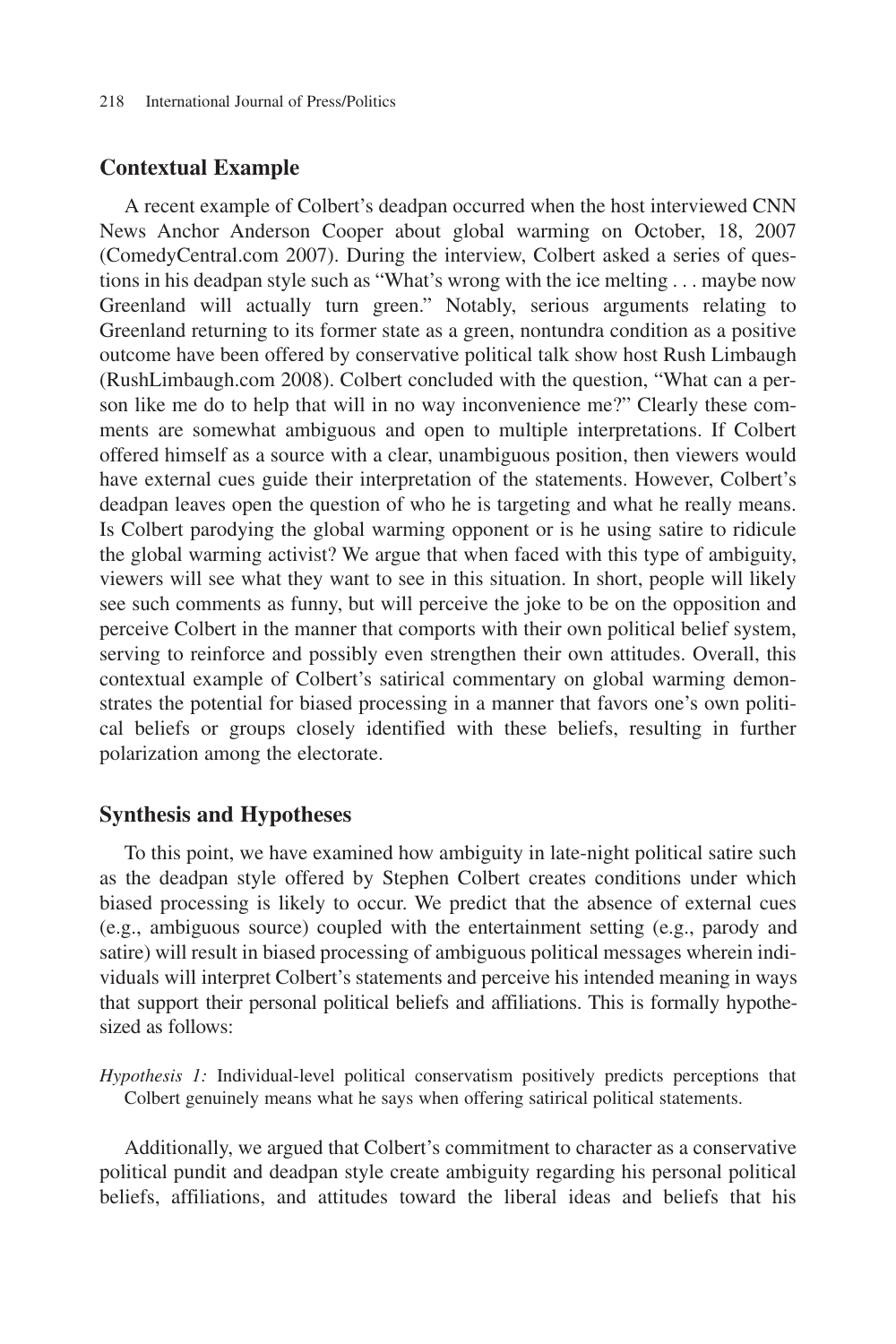statements target (LaMarre and McCluskey 2007). Considering the biased processing we previously outlined, we predict that viewers will interpret Colbert's personal political beliefs, party affiliation, and attitudes toward liberals in a manner consistent with their own political beliefs. More formally, we hypothesize the following:

*Hypothesis 2:* Individual-level political conservatism positively predicts perceptions of Colbert as personally politically conservative.

- *Hypothesis 3:* Individual-level political conservatism positively predicts perceptions of Colbert as having a political affiliation that is Republican.
- *Hypothesis 4:* Individual-level conservatism positively predicts perceptions that Colbert personally dislikes political liberalism.

Considering that *The Colbert Report* is a comedy program run on a comedy station, it is important to determine whether biased processing completely negates the perception of humor among those who think he genuinely means what he says (e.g., strong political conservatives) or simply alters their perception of who the joke targets are. As such, one lingering question is whether biased processing impacts perceptions of humor. Stated differently, it is unknown whether conservatives who engage in biased processing fail to see the humor at all (e.g., do not perceive Colbert as funny). Simpson (2003) argues that people are less likely to think satire is funny when they think it is inappropriate (such as unfairly targeting someone). However, biased processing should result in both sides perceiving the satire as fairly targeting the opposing political viewpoint. Therefore, the inappropriateness issue should not come into play. Because there is little extant literature to shed light on this question we offer the following research question aimed at determining whether both sides think Colbert is equally funny:

# **Method**

#### **Participants and Procedure**

The data presented in this study were collected in an online survey from 332 participants enrolled in undergraduate communication courses at a large midwestern university. Participants were 58 percent female and 42 percent male, ranging from ages 18 to 40  $(M = 21, SD = 2.23$ . Participants were primarily white (85 percent) with a small number of African-American (5 percent), Asian American (4 percent), and other ethnicities (6 percent). Only 15.1 percent reported "Democrat" and 13.8 percent reported "Republican," while the remaining 71.1 percent either reported being "Independent" (68.3 percent), "Other" (2.2 percent), or "decline to answer" (0.6 percent).

*Research Question 1:* Does political conservatism negatively predict perceptions that Colbert is funny?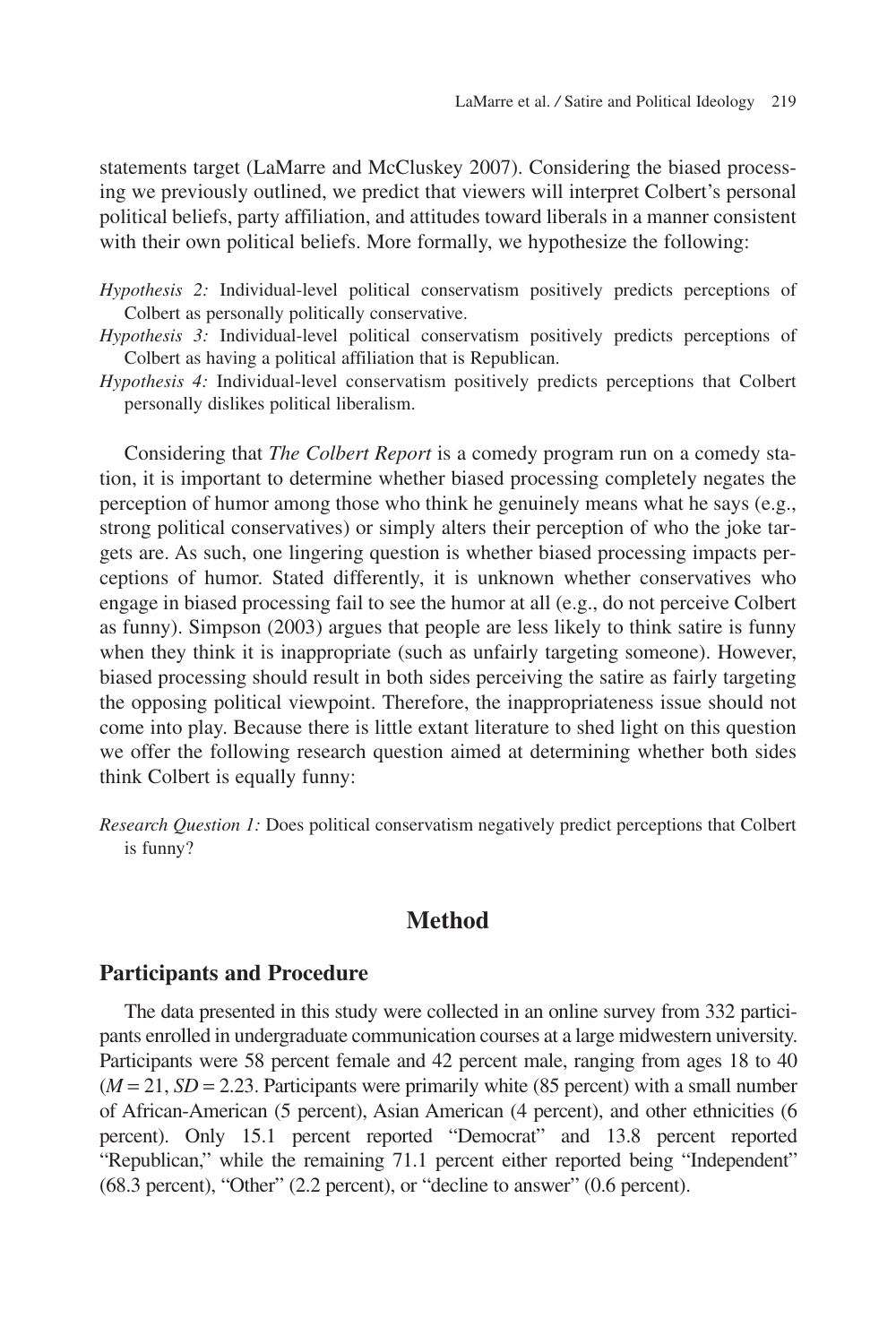Participants were recruited from several large undergraduate communication courses and were offered extra credit in their courses for participation in the study. If students were interested in participating in the study, they were directed to the online survey by means of the various course Web sites. Questions about participants' exposure to political entertainment and perceptions about Stephen Colbert's political party affiliation and ideology were asked before showing a video clip from *The Colbert Report*, described later. Then, participants viewed the video clip. After viewing the clip, participants were asked if they were able to see and hear the entire embedded video clip. If the participant reported they could not see or hear the video clip, most likely due to the lack of playback software or computer speakers, they were redirected to an alternate study  $(N = 72)$ . The 332 participants reported in this study responded in the affirmative that they did see and hear the entire video clip. After the video clip, a series of questions about perceptions of Stephen Colbert were asked (e.g., credibility of Colbert's opinion, perception of Colbert's political ideology, seriousness of Colbert's opinion), as well as demographic questions. It is important to note the dependent variable measures were asked in a random order to avoid order effects (see Tourangeau et al. 2000). Finally, participants were thanked when completing the survey and given extra credit in exchange for their participation.

#### **Stimulus**

As mentioned above, this study operationalized deadpan satire using Stephen Colbert's character in *The Colbert Report*. Participants viewed a three-minute online video clip containing Colbert interviewing liberal talk radio host Amy Goodman from *Democracy Now!* (ComedyCentral.com 2006). In the clip, Colbert introduces Goodman as a "super liberal lefty." Goodman claims the Iraq war is breaking down the conservative and liberal lines. Colbert claims the conservatives are "right" and the liberals are "wrong." After this, Goodman discusses the benefit of un-embedded reporting through findings from interviews with thousands of American Iraq War troops and veterans that show a majority of support for withdrawing from the war. Colbert again criticizes her assessment commenting that her sample was "un-scientific" and that thousands of troops are satisfied and support the use of embedded journalists. Goodman criticizes the quality of journalism found in the mainstream news from embedded reporting. Colbert argues embedded reporting is successful because reporters working with troops have more knowledge of the situation on the ground.

### **Measures**

*Self-reported political ideology.* Political ideology, the independent variable in the hypotheses, was measured using a single-item, self-report measure. Participants were asked "Now thinking in terms of political issues, would you say you are: Very Liberal, Liberal, Somewhat Liberal, Moderate, Somewhat Conservative, Conservative,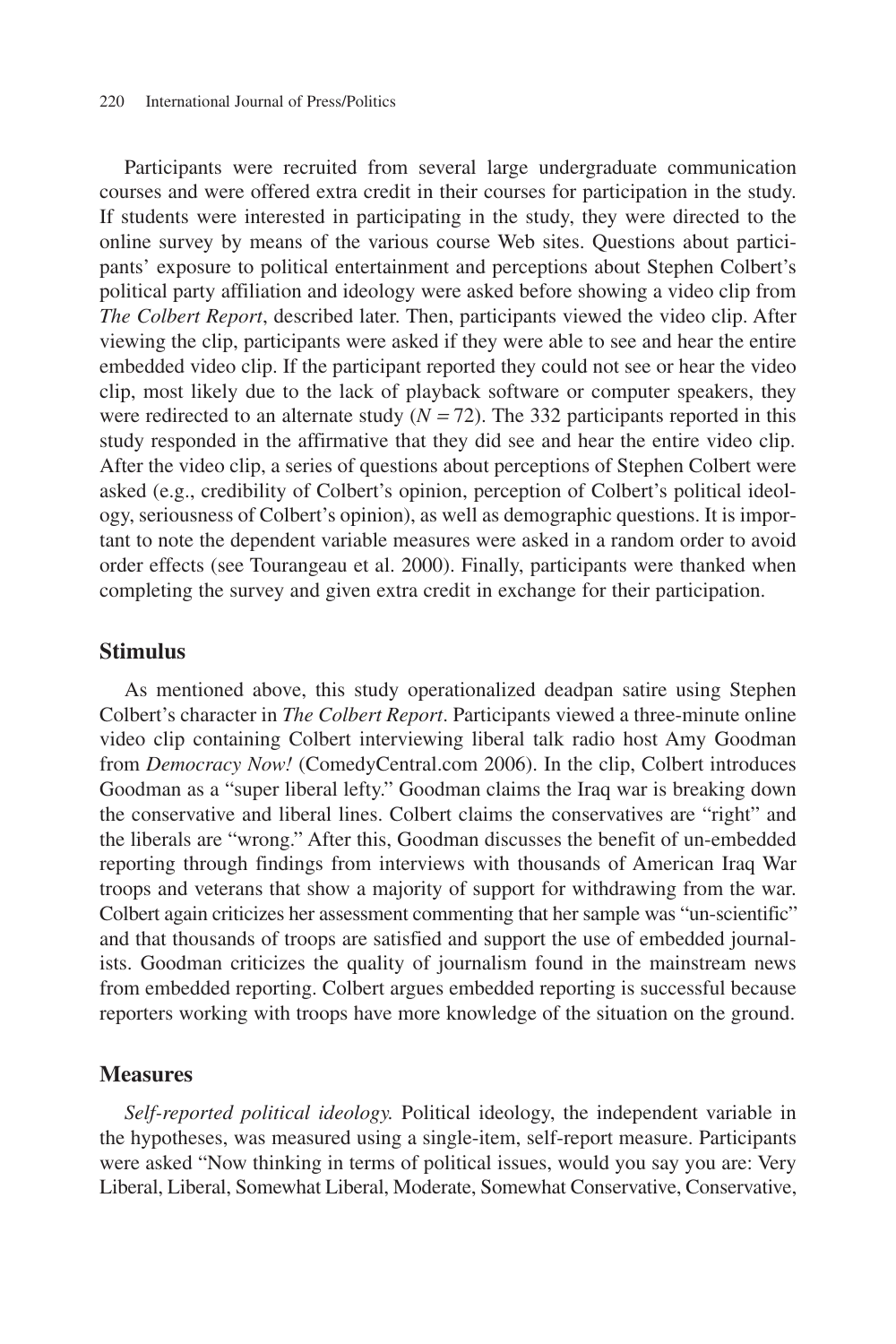Very Conservative, or don't know?" The responses were coded 1–7, respectively  $(M = 3.68, SD = 1.48).$ 

*Perceptions of Colbert's statements.* Hypothesis 1 focuses on how respondents interpreted and processed Colbert's statements. Perceptions that Colbert was using humor but actually meant to target liberals was assessed using a three-item index  $(r = .73)$ . Participants could "Strongly Disagree," "Disagree," feel "Neutral," "Agree," or "Strongly Agree," that "in the video clip Colbert means what he says about liberal groups like *Democracy Now*," coded  $1-5$  ( $M = 3.13$ ,  $SD = 1.05$ ), "in the video clip Stephen Colbert pretends to be joking but really means what he says about liberals being wrong and conservatives being right"  $(M = 3.06, SD = 1.13)$ , and "in the video clip Colbert uses satire and is not serious at all" (reverse coded  $M = 3.26$ ,  $SD = 1.13$ ).

*Perceived political ideology and affiliation of Stephen Colbert.* Colbert's political ideology, the dependent variable in Hypothesis 2, was tested by asking participants to "Strongly Disagree," "Disagree," feel "Neutral," "Agree," or "Strongly Agree" in response to the statement "Stephen Colbert is socially conservative, coded 1–5 (*M* = 2.99,  $SD = 1.08$ ). Political party affiliation, tested in Hypothesis 3, was assessed by the participants' strongly disagree to strongly agree response to the statement, "Stephen Colbert is a Republican." The responses were again coded 1–5, as in Hypothesis 2 (M = 2.99, *SD* = 1.17).

*Perceptions of Colbert's personal attitude toward liberalism.* We measured individual-level perceptions of Colbert's personal opinion regarding the liberals he targets in his statement using a five-point two-item index (zero-order *r* = .81) from *strongly disagree* to *strongly agree*. Participants were asked to *strongly agree*, *agree*, *feel neutral about*, *disagree*, or *strongly disagree* with the following two statements: "Stephen Colbert personally does not like liberal groups like *Democracy Now*" coded 1–5 (*M* = 3.58, *SD* = 1.01) and "Stephen Colbert personally agrees with liberal ideas and opinions like those offered by his guest" reverse coded  $(M = 3.36, SD = 1.04)$ .

*Perception of Colbert as humorous.* We used a single five-point item (*strongly disagree* to *strongly agree*) to measure perceptions that Colbert is funny: "I thought Colbert was funny in the video clip"  $(M = 2.89, SD = 1.14)$ .

## **Analysis**

OLS regressions were used to test the four hypotheses and one research question. The first regression (Hypothesis 1) predicted perceptions of Colbert's seriousness from individual-level political ideology. The next two hypotheses (Hypothesis 2, Hypothesis 3) predicted perceptions of Colbert's political ideology and political party affiliation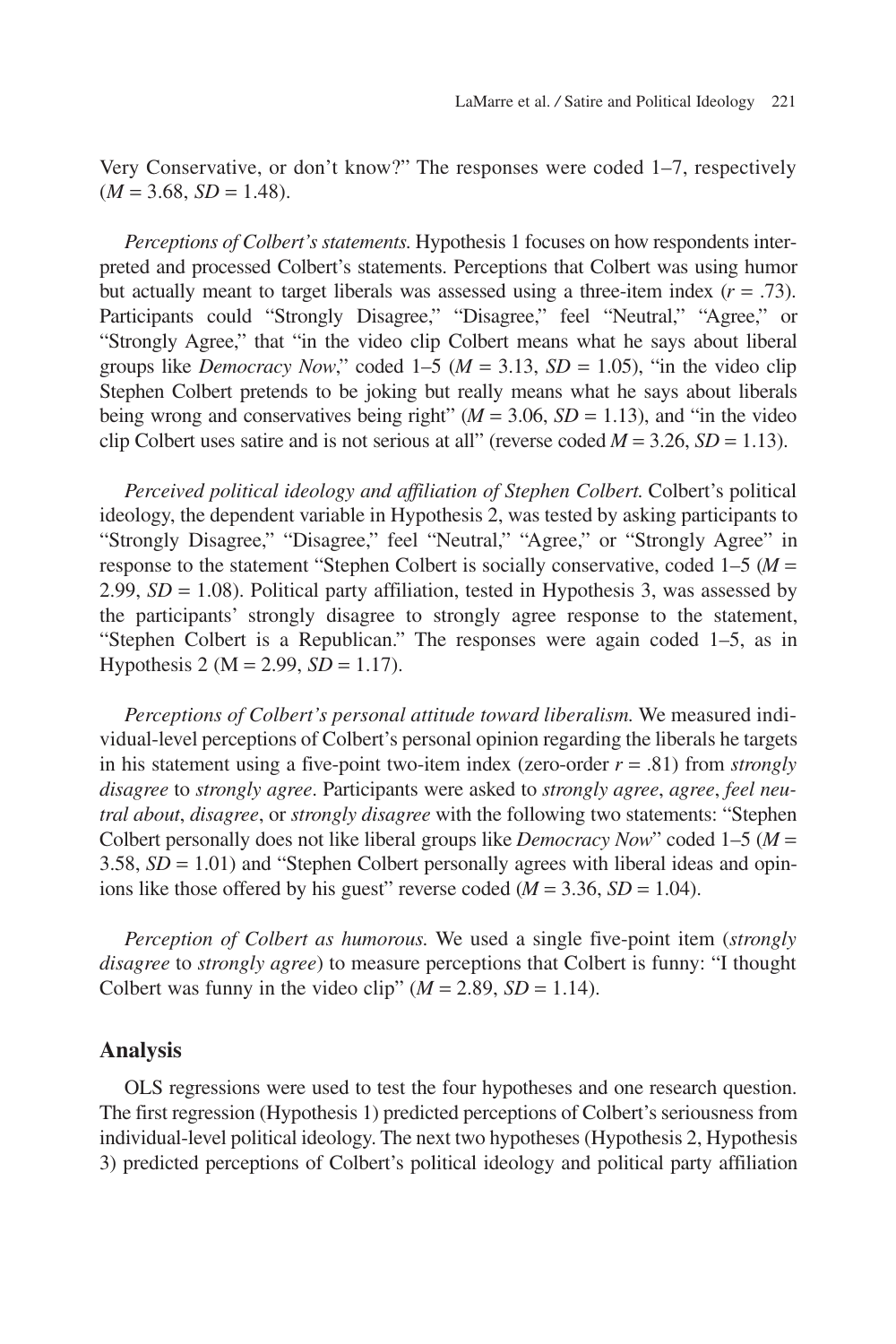from individual-level political ideology. The final hypothesis (Hypothesis 4) predicted perception of whether Colbert liked/disliked liberals from political ideology. The research question asked whether conservatism was negatively related to thinking Colbert was funny. In all the regressions, the demographic variables biological sex, race, (Caucasian/other), age, household income, political party affiliation (Democrat/other and Republican/other), and prior viewing of *The Colbert Report* were used as controls. As detailed above, approximately 58 percent of participants were female, the average age was 21  $(SD = 2.23)$ , 85 percent were white, the mean household income was  $$50,001-75,000$  (*SD* = 1.20), and the mean political party affiliation was "Independent"  $(SD = 1.22)$ . Nearly 40 percent of the participants reported they "sometimes" watched *The Colbert Report*, 46 percent reported they "regularly" watched the show, and 9 percent "almost always" watched the show. Control variables were entered into block one of the regression equations, followed by the main independent variable, political ideology, in block two. Upon-entry and final unstandardized regression coefficients, standard errors, and *p* values are reported for the control variables and political ideology in the five tables. In the text, the final unstandardized regression coefficients for political ideology are reported, with the standard errors and *p* values for the four hypotheses and one research question.

### **Post Hoc Statistical Power Analysis**

A post hoc power analysis was conducted using the software package, GPower (Faul and Erdfelder 1992). The sample size of 322 was used for the statistical power analyses and a 7 predictor variable equation was used as a baseline. The recommended effect sizes used for this assessment were as follows: small  $(f^2 = .02)$ , medium ( $f^2 = .15$ ), and large ( $f^2 = .35$ ) (see Cohen 1977). The alpha level used for this analysis was  $p < 0.05$ . The post hoc analyses revealed the statistical power for this study was .40 for detecting a small effect, whereas the power exceeded .99 for the detection of a moderate to large effect size. Thus, there was more than adequate power (i.e., power  $\geq$  .80) at the moderate to large effect size level, but less than adequate statistical power at the small effect size level.

## **Results**

#### **Processing Colbert's Political Statements**

Hypothesis 1 predicted a significant positive relationship between individuallevel political conservatism and perceptions that Colbert was targeting liberals through the use of his political comedy. The results supported the hypothesis, revealing that individual-level political conservatism was a significant predictor  $(B = .377)$ ,  $SE = .077$ ,  $p < .001$ ) of perceptions that Colbert was using humor but truly meant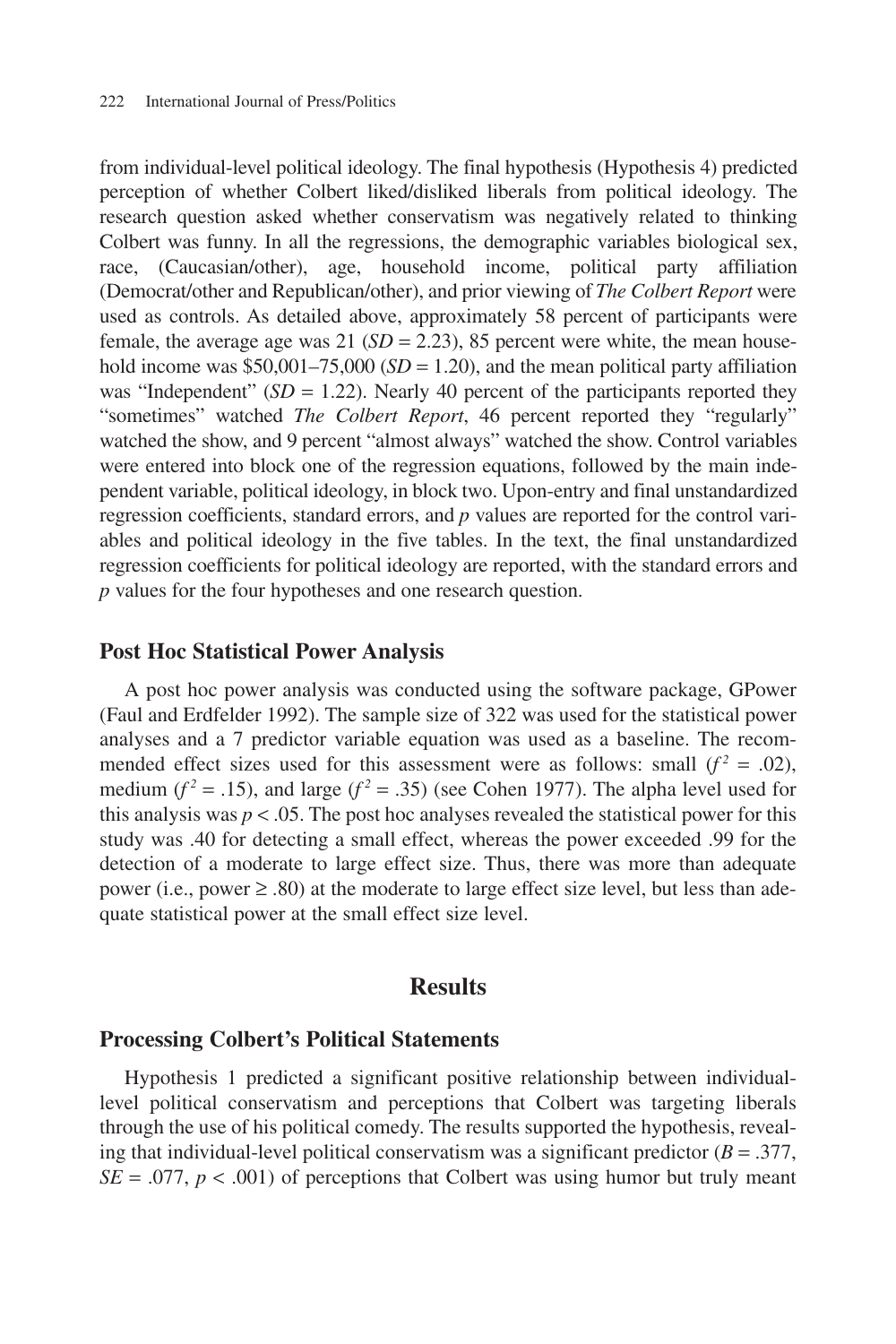| Variable                                                              | Upon Entry $B(SE)$ | Final B $(SE)$     |
|-----------------------------------------------------------------------|--------------------|--------------------|
| Block 1                                                               |                    |                    |
| Constant                                                              | 6.073(1.079)       | 5.290 (1.052)      |
| Biological sex (male coded high)                                      | $-1.415(.226)$ *** | $-1.603$ (.221)*** |
| Race (white coded high)                                               | .160(.310)         | $-.022(.301)$      |
| Party ID (Republican coded high)                                      | .056(.295)         | .140(.285)         |
| Age                                                                   | .025(.046)         | .023(.045)         |
| Household income                                                      | .070(.094)         | $-.037(.094)$      |
| Prior viewing of <i>Colbert Report</i>                                | $-.342(.125)$ **   | $-.279(.121)$ *    |
| $R^2 = 168$                                                           |                    |                    |
| Block 2                                                               |                    |                    |
| Political ideology (conservative coded high)<br>$\Delta R^2$ = 063*** |                    | $.377(.077)$ ***   |
| Total $R^2 = .231$                                                    |                    |                    |

**Table 1 Regression Model Predicting the Perception That Colbert Is Genuine**

Note: Unstandardized OLS regression Bs are reported (standard errors in parentheses). *N* = 297. \**p* < .05; \*\**p* < .01; \*\*\**p* < .001.

what he said about liberals (Table 1). Thus, strong conservatives appear to have processed Colbert's statements (which targeted liberals) as representing how Colbert actually feels, an interpretation that most favored their own political ideology.

### **Processing Colbert as Source**

Hypotheses 2 and 3 predicted that participants' political ideology would be significantly related to perceptions of Colbert's political party affiliation and ideology. Specifically, we expected that conservatives would be more likely to perceive Colbert as politically conservative (Hypothesis 2) and affiliated with the Republican Party (Hypothesis 3). The results for the perception of Colbert's political ideology regression (Hypothesis 2) revealed that individual-level political ideology was a significant predictor  $(B = .119, SE = .043, p < .01)$  of perceptions of Colbert's ideology. Specifically, individual-level conservatism positively predicted perceptions that Stephen Colbert was politically conservative (Table 2). Similarly, results for the perception of Colbert's political party identity (Hypothesis 3) revealed that individuallevel conservatism marginally positively predicted perceptions that Stephen Colbert was a Republican ( $B = .089$ ,  $SE = .047$ ,  $p = .06$ ) (Table 3). Recalling the post hoc power analysis revealed low power for finding small effects, we believe that this finding would have a stronger level of significance given more statistical power.

Hypothesis 4 tested perceptions of how much Colbert liked/disliked liberals from political ideology. As predicted political conservatism was a positive, significant predictor ( $B = .246$ ,  $SE = .044$ ,  $p < .001$ ) of the perceptions that Colbert dislikes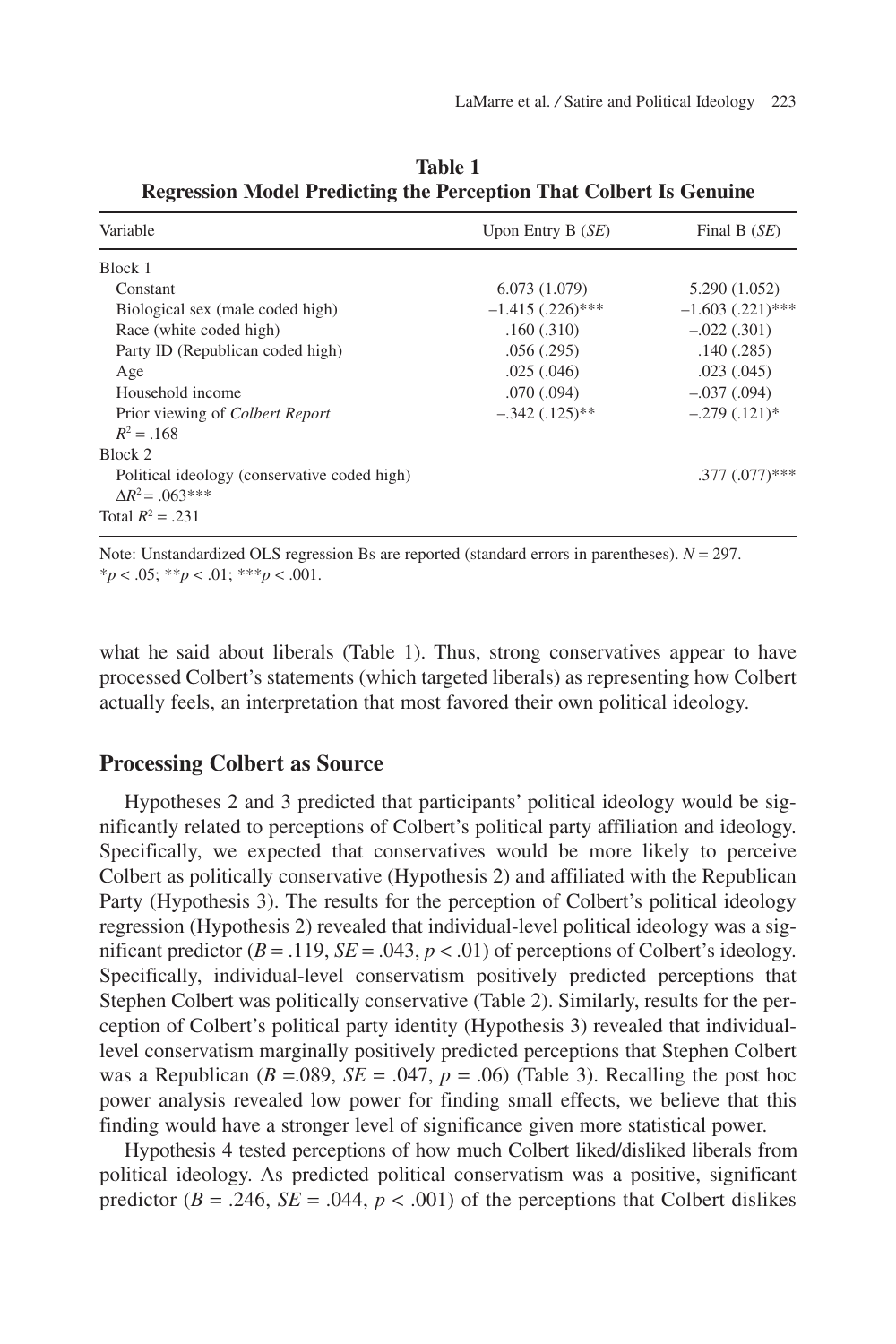| Variable                                                               | Upon Entry $B(SE)$ | Final B $(SE)$ |
|------------------------------------------------------------------------|--------------------|----------------|
| Block 1                                                                |                    |                |
| Constant                                                               | 4.184 (.584)       | 3.938 (.584)   |
| Biological sex (male coded high)                                       | $-.318(.122)$ **   | $-.377(.123)$  |
| Race (white coded high)                                                | .050(.168)         | $-.007(.167)$  |
| Party ID (Republican coded high)                                       | $-.086(.160)$      | $-.060(.158)$  |
| Age                                                                    | $-.042(.025)$      | $-.043(.025)$  |
| Household income                                                       | $-.031(.051)$      | $-.065(.052)$  |
| Prior viewing of <i>Colbert Report</i>                                 | $-.047(.068)$      | $-.027(.067)$  |
| $R^2 = 0.043$                                                          |                    |                |
| Block 2                                                                |                    |                |
| Political ideology (conservative coded high)<br>$\Delta R^2 = 0.024**$ | $.119(.043)$ **    |                |
| Total $R^2 = 0.067$                                                    |                    |                |

## **Table 2 Regression Model Predicting the Perception of Colbert as Politically Conservative**

Note: Unstandardized OLS regression Bs are reported (standard errors in parentheses). *N* = 297.  $*^*p < .01$ .

| Variable                                     | Upon Entry B $(SE)$ | Final B $(SE)$ |
|----------------------------------------------|---------------------|----------------|
| Block 1                                      |                     |                |
| Constant                                     | 4.276(.635)         | 4.091(.640)    |
| Biological sex (male coded high)             | $-.204(.133)$       | $-.249(.135)$  |
| Race (white coded high)                      | .045(.183)          | .002(.183)     |
| Party ID (Republican coded high)             | .078(.174)          | .098(.173)     |
| Age                                          | $-.044(.027)$       | $-.044(.027)$  |
| Household income                             | $-.021(.073)$       | $-.046(.057)$  |
| Prior viewing of Colbert Report              | $-.154(.073)*$      | $-.139(.074)$  |
| $R^2 = .040$                                 |                     |                |
| Block 2                                      |                     |                |
| Political ideology (conservative coded high) | $.113(.044)$ †      |                |
| $\Delta R^2 = .012$ †                        |                     |                |
| Total $R^2 = .052$                           |                     |                |

| Table 3                                                                    |
|----------------------------------------------------------------------------|
| <b>Regression Model Predicting the Perception of Colbert as Republican</b> |

Note: Unstandardized OLS regression Bs are reported (standard errors in parentheses). *N* = 297.  $\dagger p < .06.$   $\#p < .05.$ 

liberals. This set of results supports the idea that conservatives not only processed the messages as targeting liberals, but also processed the source as being conservative, Republican, and disliking liberals. By contrast, liberals perceived Colbert as just kidding and did not perceive the source as conservative, Republican, or disliking liberals.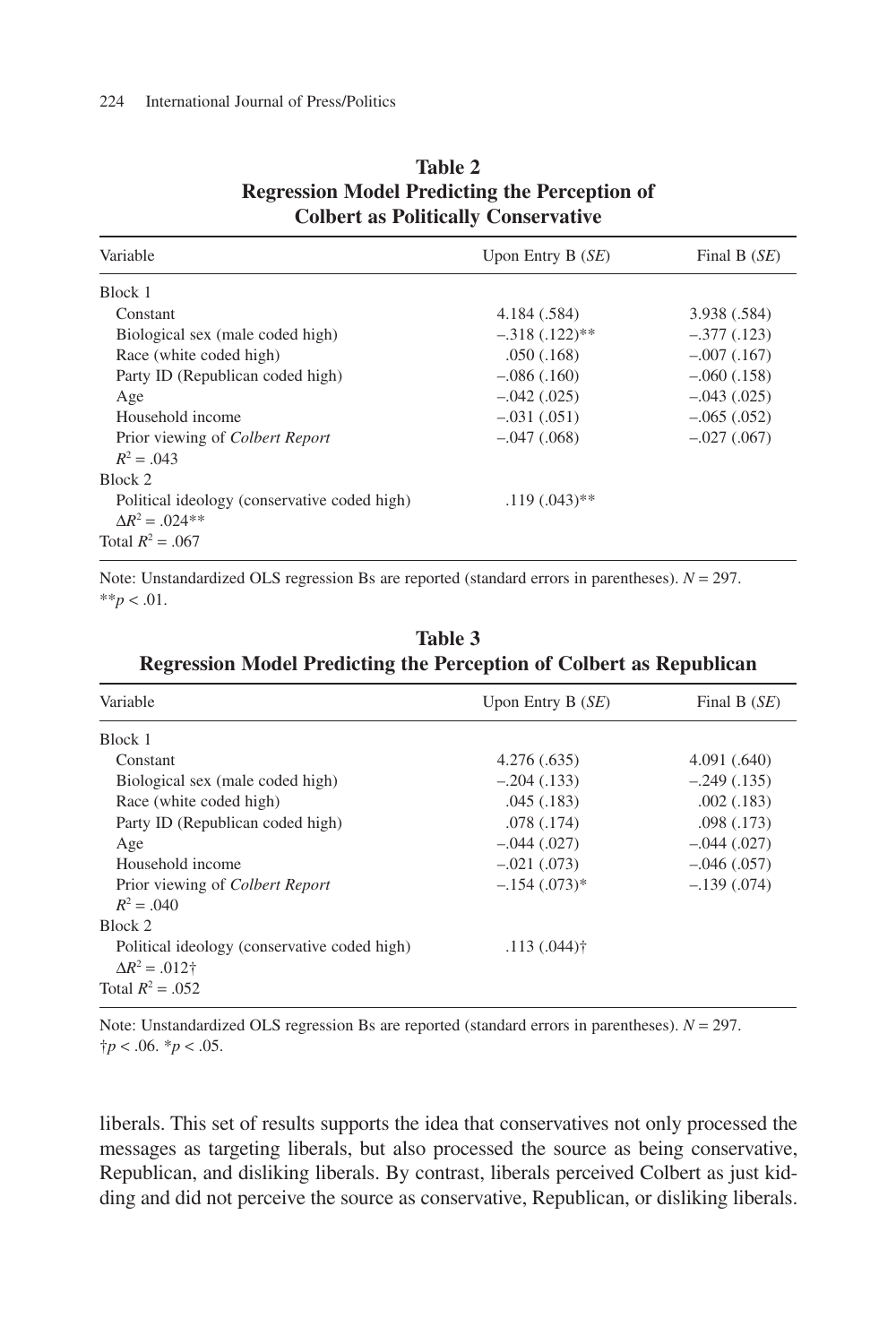#### **Perception of Colbert as Humorous**

Research Question 1 asked whether a significant negative relationship between political conservatism and perceptions of Colbert as funny existed. Results indicated that conservatism did not significantly predict perceptions of Colbert as funny  $(B = .017, SE = .044, p > .1)$ . It appears that both groups find Colbert equally funny suggesting that both sides see the humor yet differ in their perceptions of what or who is being parodied and/or satirized in the late-night comedy show.

#### **Post Hoc Analysis**

As expected, the results confirm that biased processing occurs in response to Colbert's ambiguous deadpan satire and that such processing is serving to polarize viewers. Although it may simply be that Colbert serves to reinforce existing viewpoints that strengthen attitudes and polarize the electorate, we were interested in whether perceptions of Colbert's attitudes also mediated the relationship between individual-level political ideology and political attitudes. As such we conducted a post hoc analysis of the attitudinal data collected in this study. Because results indicated that biased processing was occurring, we expected that such bias also influenced how individuals perceive Colbert's political attitudes such that strong conservatives would hold significantly more perceptions than strong liberals that Colbert's personal attitudes were conservative Republican. Furthermore, we predicted that people who thought Colbert had a conservative Republican attitude on a political issue would be significantly more likely to report their own attitude on the same issue as consistent with a conservative Republican viewpoint (e.g., self-reporting attitudes consistent with their perception of Colbert's opinion on the same issue). Thus, we expected individual-level perceptions of Colbert's personal opinion mediated the relationship between their own political ideology and their self-reported political opinion.

Using the topic of embedded journalists discussed in the video clip, we found a main effect where individual conservatism was a positive significant predictor of individual-level favorable opinion regarding the military's use of embedded journalists in the Iraq war  $(B = .112, SE = .038, p < .01)$ . Additionally, individual-level conservatism was a positive predictor of perceptions that Colbert personally favored embedded journalists in the Iraq War ( $B = .109$ ,  $SE = .038$ ,  $p < .01$ ), and perceptions of Colbert's opinion regarding embedded journalists positively predicted individuallevel opinion regarding embedded journalists (*B* = .493, *SE* = .057, *p* < .001).When the final dependent variable (individual-level attitudes regarding embedded journalists) was entered into the model, the main effect (predicting individual-level attitudes from individual-level political ideology) was no longer significant ( $B = .011$ ,  $SE =$ .037,  $p > 0.1$ ), demonstrating a fully mediated process. In summary, we found that individual-level attitudes regarding embedded journalists were fully mediated by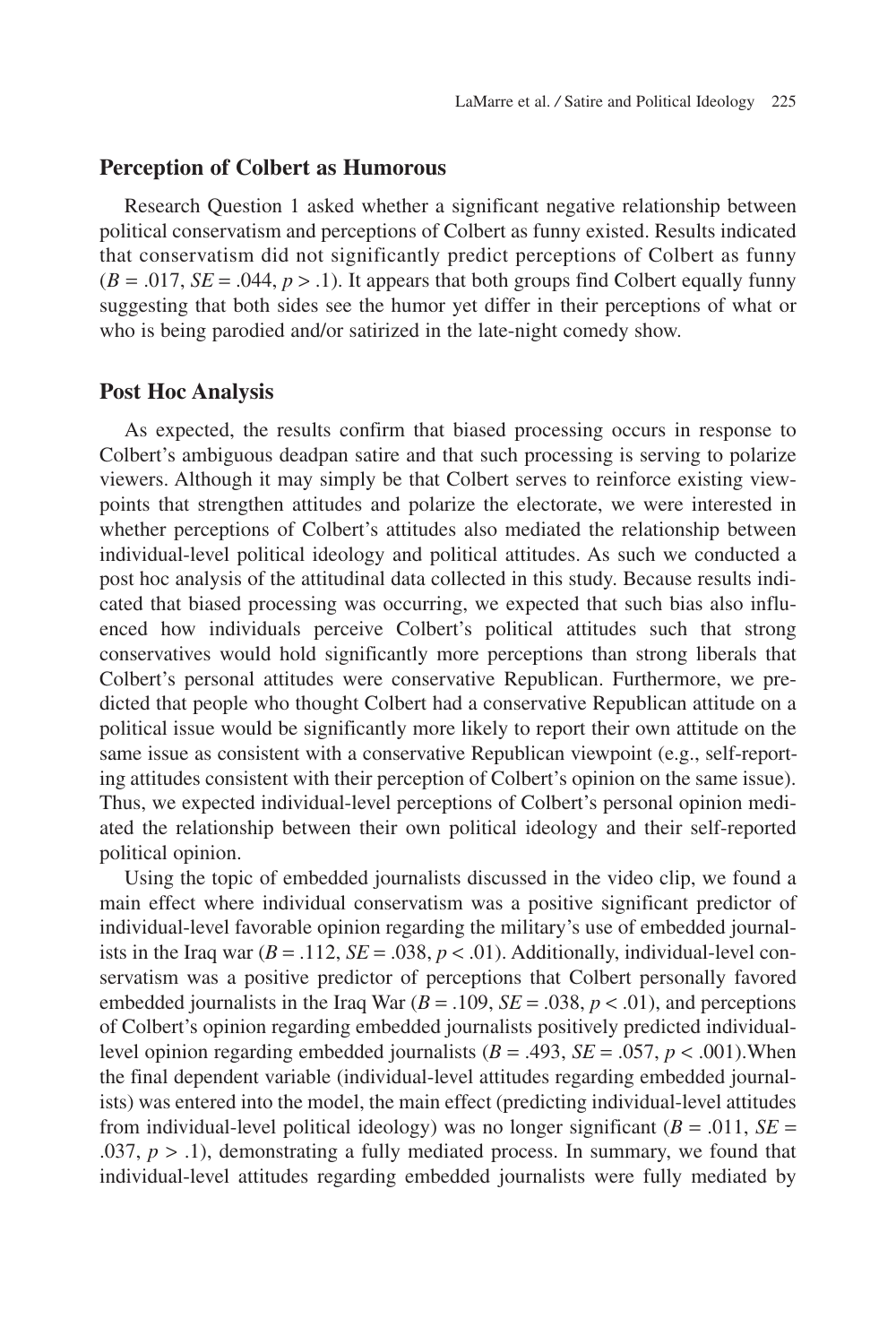perceptions of Colbert's opinion regarding embedded journalists. From these results, it appears that perceptions of ambiguous sources such as Colbert do influence individually held political attitudes and that biased processing has an indirect effect on individual-level political attitudes.

## **Discussion**

This study moves beyond simple media effects as it examines a process of how people negotiate the ambiguity of deadpan satire in political entertainment. Specifically, we have outlined a cognitive process in which individuals who consume ambiguous political messages from ambiguous sources (e.g., Stephen Colbert) in late-night comedy interpret the messages in ways that support and/or reinforce personally held political beliefs. Results indicate that the ambiguous deadpan satire offered by Stephen Colbert in *The Colbert Report* is interpreted by audiences in a manner that best fits with their individual political beliefs. While common wisdom might suggest that this is simply comedy and people should "get the joke," this study demonstrates that such assumptions do not seem to hold true when the source is also ambiguous, offering no external cues to guide individuals' message processing.

Of particular interest was the finding that no significant difference existed between conservatives and liberals regarding how funny Stephen Colbert was (Research Question 1). The results indicate that both liberals and conservatives recognize the comedy, but see something totally different in terms of intended message and source. While audiences do comprehend the humor, there are marked differences in who conservatives and liberals perceive as joke targets and how they perceive Colbert's political affiliation, ideology, and attitudes. Considering this in terms of political entertainment, the major point this study raises is that while both groups of people know it is comedy and presumably watch it to be entertained, there are stark differences in how they see the comedy, who they think is being satirized, and how those differences polarize the electorate by reinforcing their own set of beliefs as valid and the opposing set of beliefs as laughable.

These results suggest that assumptions previously held regarding the role of latenight comedy and political satire might not be accurate and that perception plays a significant role in way audiences interpret the comedy. Extending this to other forms of political satire such as late-night comedy programs, stand-up comedians, animation, movies, and political cartoons, we must consider the possibility that these political messages are influencing audiences in differing ways and that audience perceptions play a much stronger role that previously thought. More importantly, political satire may not affect people in the way that it has historically been assumed (i.e., satire has been feared and banned because it is seen as a powerful force, Feinberg 1967).

It is quite possible that this type of political entertainment is processed with biases and reinterpreted in ways that serve to reinforce political viewpoints. It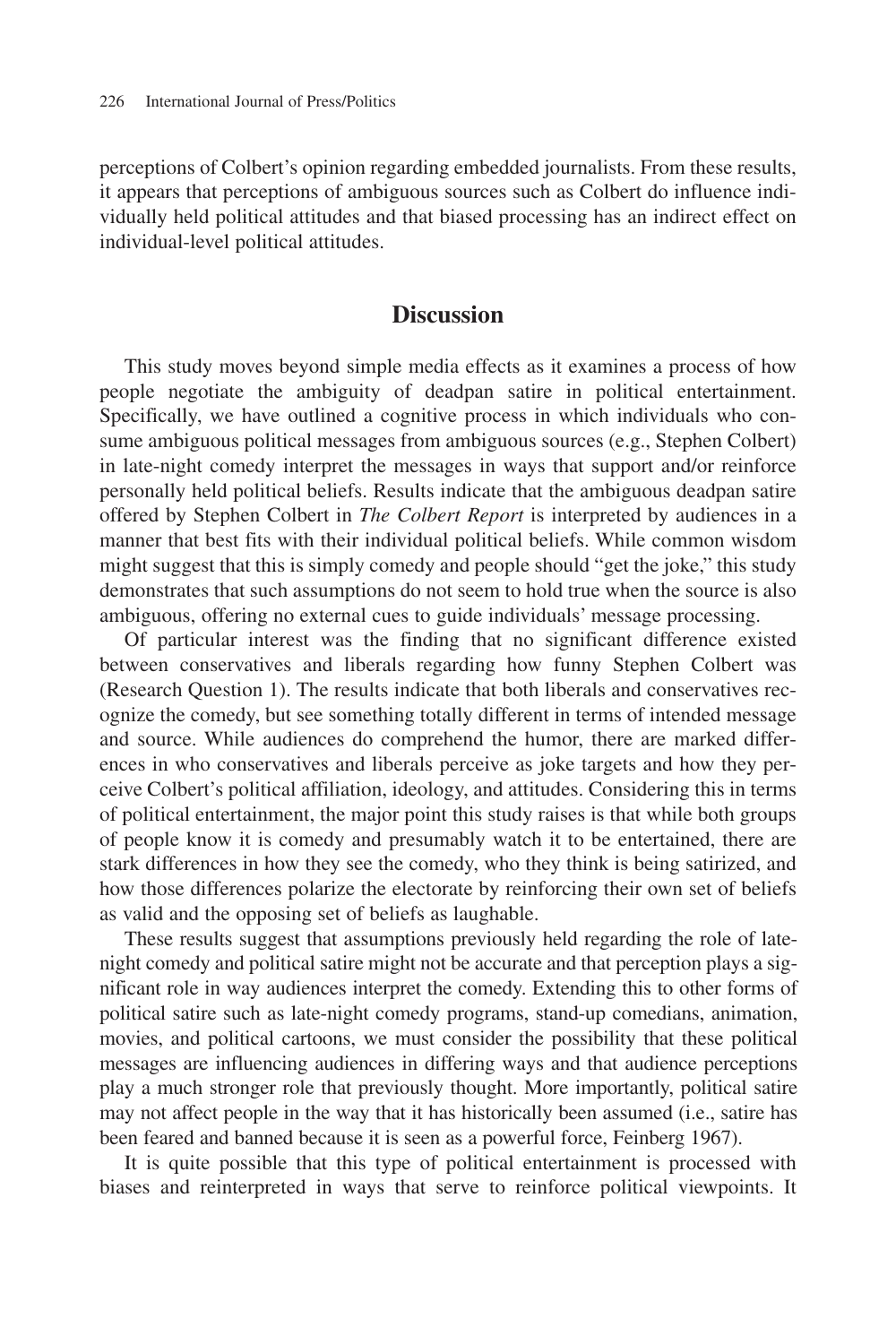appears from these results that biased processing serves a function of reinforcing individually held political beliefs and attitudes. Thus, when conditions for biased processing exist (e.g., Colbert's deadpan satire) polarization is likely to result. As individuals on each side of the political issue interpret the source as targeting the opposition and agreeing with their own viewpoint, the two opposing sides are likely to strengthen their own position as "the correct position," thereby leading to a deeper divide between the two groups. This type of polarization effect has been found to have negative consequences for democracy (e.g., Cigler and Getter 1977). While it is important to consider that much of the political satire offered by comedians includes contextual cues to aid audiences in interpreting the messages, it is equally important to note that when biased processing takes place the effects of such processing will likely play a significant role in strengthening attitudes (Krosnick and Petty 1995).

The post hoc analysis revealed the mediating role that biased perceptions of an ambiguous source can play between individual political ideology and individual political attitudes. While this was a cursory analysis and more work in the area of biased processing and political attitudes is needed before conclusions can be reached, it does appear that conservative's biased perceptions of Colbert's attitudes had a significant influence on their individual attitudes about the same attitude object. Strong conservatives were significantly more likely to perceive Colbert as having personal political attitudes that were consistent with their own. These biased perceptions of Colbert's personal attitudes were a strong predictor of individual attitudes, such that the individuals' attitudes were significantly more likely to remain consistent with perceptions of Colbert's attitude. In sum, conservatives' personal attitudes were influenced by their perception of Colbert's attitude, and relatively strong conservatives were more likely to report attitudes consistent with their perceptions of Colbert's attitude. Although we are far from suggesting that perceptions of Colbert's attitudes are driving individual attitudes, we can conclude that biased perceptions are playing an important mediating role in this process that merits much more investigation. From these analyses, it appears that biased processing is serving two potential roles: attitude formation and strengthening. Thus, we suggest that future studies focus on these two roles of biased processing in the study of political entertainment and attitudes.

In addition to examining the potential influence of biased processing on attitudes, future studies should also examine biased message processing and long-term recall of the satirist's political position. For example, do people who watch late-night political comedy and consume ambiguous political messages from *The Colbert Report* have accurate recall of Colbert's political viewpoint at a later time? Or, is there a potential sleeper effect that should be examined? It might be possible that even those who accurately identified the satire and understood Colbert was joking experience difficulty in accurately recalling the comedian's political messages. Do people who consume satire store and recall the satirical form of the message or do they store and recall the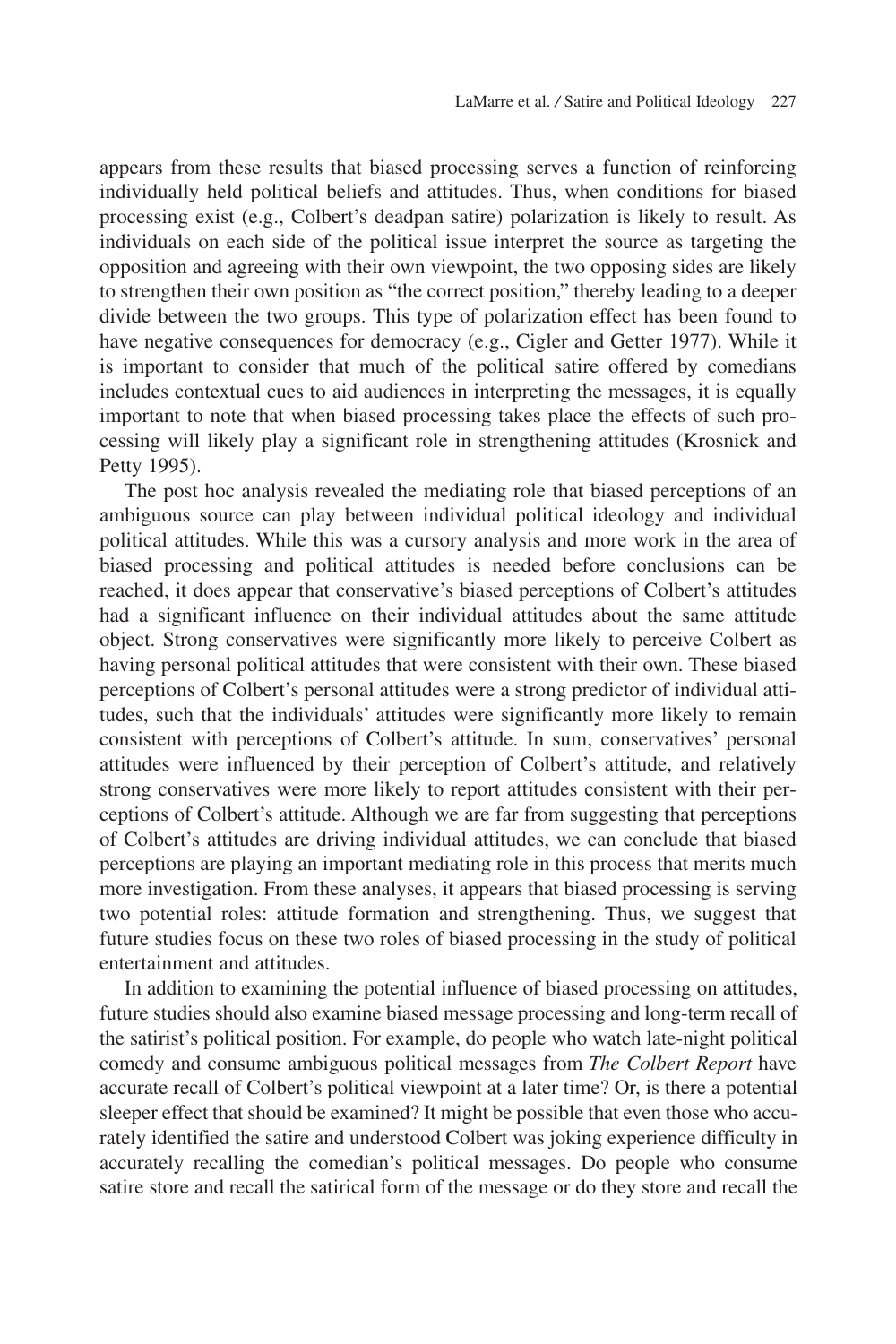negated and reinterpreted underlying meaning of the satire? Another possibility is that audiences recall Colbert's statements or viewpoints at a later time without remembering who said them. In this case, the source fades over time in memory, yet the content of the message remains (Frymier and Nadler 2007). With satire, however, the obvious question is whether the individuals recall the satirical statements literally. If so, it is possible that people who remember what was said without recalling who said it will also forget that it was a joke. If this happens, people may be more likely to assume that message was true. It would be quite interesting to replicate this study using a delayed posttest aimed at illuminating the long-term effects of consuming political satire and unpacking some of these complex cognitive processes.

More generally, this study enumerates the importance of political satire in popular culture and the perceived role that satire plays in the political landscape. Recall that governments and institutions have banned political satire on the grounds that it challenges and pushes the status quo (Feinberg 1967). However, going back to Vidmar and Rokeach's (1974) study on prejudice and *All in the Family*, one must realize this assumption is not always correct. It is noteworthy that the producer of *All in the Family*, Norman Lear, regarded the show as an effective weapon against bigotry and racism. Lear reasoned that audiences would see that Archie Bunker had convoluted logic and his counterpart, liberal son-in-law Mike, was the one who made sense. Instead, the show may have been perceived by audiences as condoning and even encouraging prejudice. This study's findings can be understood in the same light as the *All in the Family* study. Because both groups perceive the messages and the source as supporting their own political views, it seems plausible that both liberals and conservatives could use Stephen Colbert and *The Colbert Report* as a showcase for why their political viewpoints are correct. Perhaps that is why 2008 Republican presidential candidate Mike Huckabee made repeated appearances on the show and thanked Stephen Colbert for giving him the "Colbert bump," which he claimed made a significant positive impact in his bid for the White House (ColbertNation.com 2007). Another example of this was seen when Stephen Colbert was invited as the host of the 2006 White House Correspondents Dinner with the belief that he was a proconservative political comedian. Colbert is often quoted by both liberals and conservatives (e.g., Mike Huckabee thanked Colbert during his bid for the Republican presidential nomination supporting him) as lending support to their side of the debate. It would be interesting to use such quotes in a future study to examine whether individuals agree that Colbert intended those statements as support.

Finally, while this study reveals several interesting insights regarding the role of political ideology in processing political satire, it was only a beginning. There were a few constraints that need addressed through replication and additional research. The most pressing constraint was the lack of variance in the party affiliation measure. In our sample, it seemed that these college students may not have solidified their political affiliations, which inhibited our ability to use party affiliation as our main independent variable. Although we were able to use political ideology, we suggest a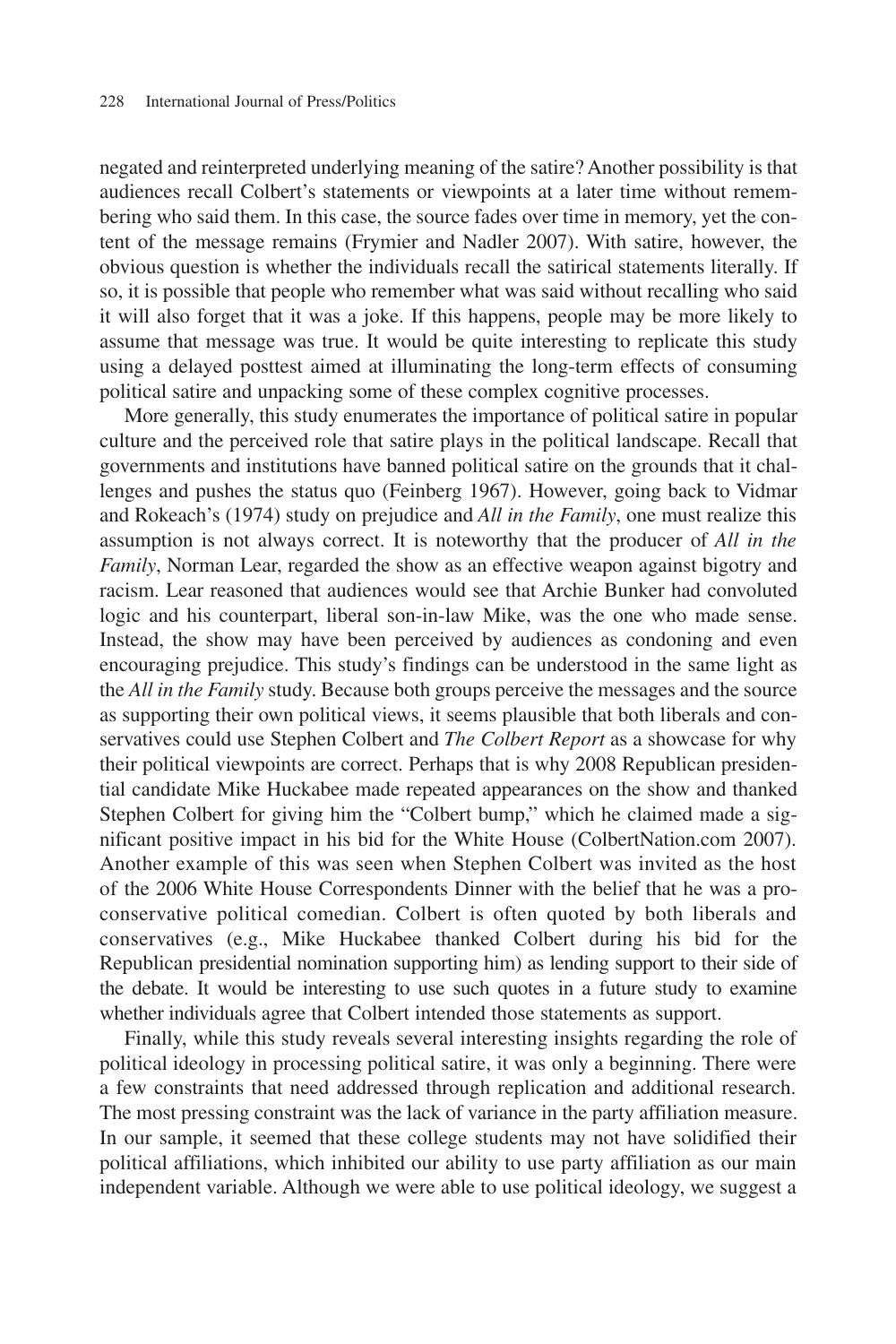replication of this study using a noncollege adult sample. However, we are confident that the results remain valid and we suspect that using affiliation over ideology will likely result in even stronger effects.

The above examples provide just a few of the possible areas to explore in future research. There is much work to be done regarding political comedy and message processing, most of which should extend beyond the domain of late night to include other common outlets for ambiguous political communication. In short, this study raises questions about the influence of shows that parody and satirize the political actors, groups, and belief systems such as *South Park*, *The Simpsons*, and *Saturday Night Live*, suggesting that regardless of joke intent people will potentially see what they want to see. Finally, this set of findings offers evidence that political satire offers a complex set of messages that play a significant role in the attitude formation and strengthening process. As previously discussed, it appears that perceptions are a key variable that political entertainment scholars should include in studies aimed at understanding the persuasive influence of political entertainment on individual-level political attitudes and opinions.

# **References**

- Balcetis, Emily, and David Dunning. 2006. "See What You Want to See: Motivational Influences on Visual Perception." *Journal of Personality and Social Psychology* 91(4):612–25.
- Baym, Geoffrey. 2005. "The Daily Show: Discursive Integration and the Reinvention of Political Journalism" *Political Communication* 22(3):259–76.
- Beck, Paul Allen. 1992. *Party Politics in America*. New York: Harper Collins.
- Bem, Daryl J. 1972. "Self-Perception Theory." In *Advances in Experimental Social Psychology*, ed. L. Berkowitz. New York: Acedemic Press.
- Brewer, Marilynn B. 1991. "The Social Self: On Being the Same and Different at the Same Time." *Personality and Social Psychology Bulletin* 17(5):475–82.
- Busselle, Rick W., and Bradley S. Greenberg. 2000. "The Nature of Television Realism Judgments: A Reevaluation of Their Conceptualization and Measurement." *Mass Communication & Society* 3(2&3):249–68.
- Campbell, Angus, Philip E. Converse, Warren E. Miller, and Donald E. Stokes. 1960. *The American Voter*. Chicago: The University of Chicago Press.
- Carsey, Thomas M., and Geoffrey C. Layman. 2006. "Changing Sides or Changing Minds? Party Identification and Policy Preferences in the American Electorate." *American Journal of Political Science* 50(2):464–77.
- Cigler, Allan J., and Russell Getter. 1977. "Conflict Resolution in the Post-Election Period: A Test of the Depolarization Thesis." *The Western Political Quarterly* 30:363–376.
- Cohen, Jonathan. 1977. *Statistical Power Analysis for the Behavioral Sciences* (revised edition). New York: Academic Press.
- ColbertNation.com. 2007. *Mike Huckabee | August 16, 2007 Andrew Keen | ColbertNation.com*. Retrieved Sept. 24, 2008. <http://www.colbertnation.com/the-colbert-report-videos/91746/august-16-2007/mike-huckabee>.
- ComedyCentral.com. 2008. *Amy Goodman Pt. 1. The Colbert Report.* Retrieved Feb. 12, 2008. <http://www .comedycentral.com/colbertreport/videos.jhtml?videoId=76345>.
- ComedyCentral.com. 2007. *Anderson Cooper. The Colbert Report*. Retrieved Feb. 18, 2008. <http://www.comedycentral.com/colbertreport/videos.jhtml?videoId=123811>.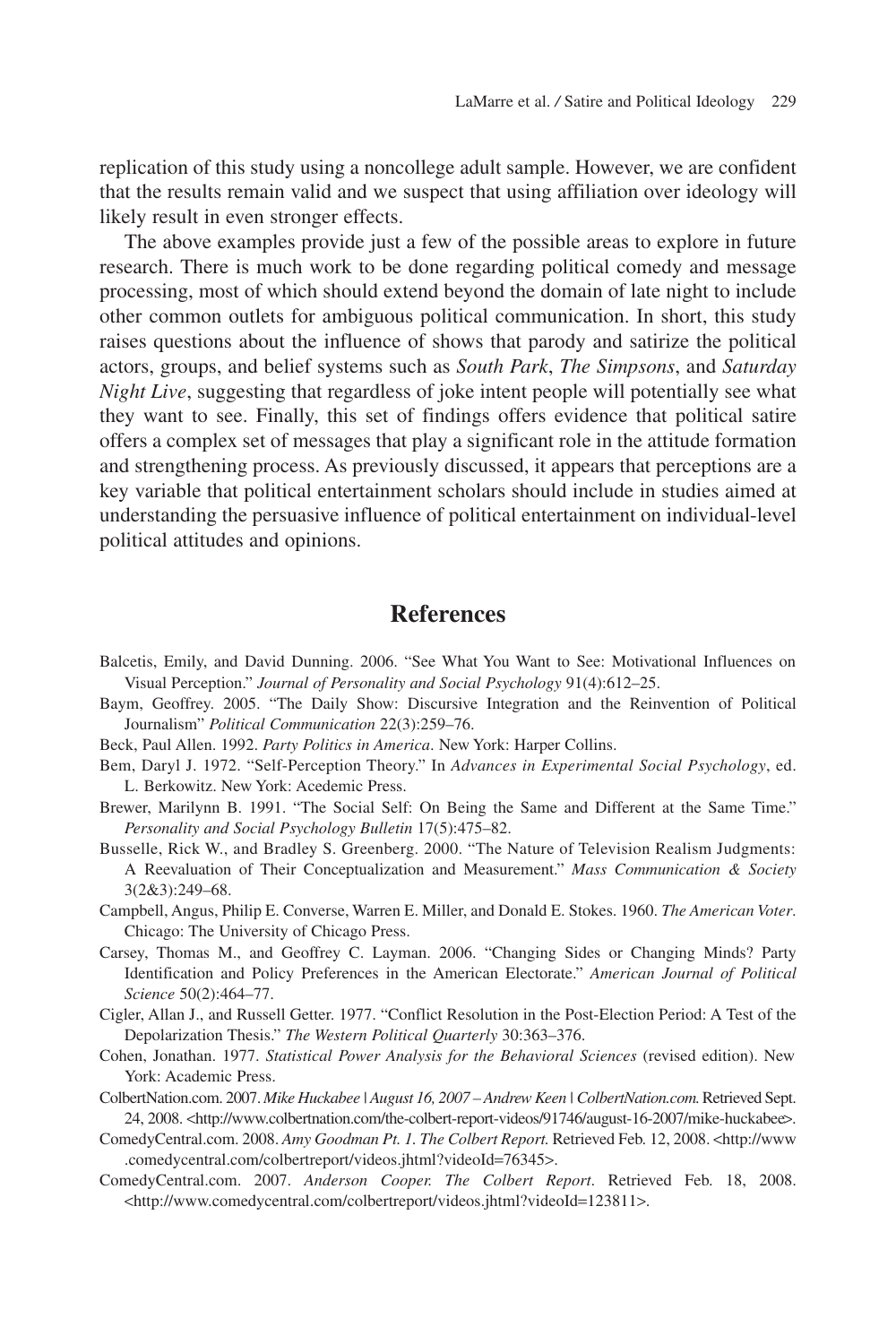- Delli Carpini, Michael X., and Bruce A. Williams. 1994. "Methods, Metaphors, and Media Research: The Uses of Television in Political Conversation." *Communication Research* 21(6):782–812.
- Faul, Franz, and Edgar Erdfelder. 1992. "GPOWER: A Priori, Post-hoc, and Compromise Power Analyses for MS-DOS" [Computer program]. Bonn: Bonn University, Department of Psychology. Retrieved Apr. 1, 2005. <http://www.psycho.uniduesseldorf.de/aap/projects/gpower>.
- Feinberg, Leonard. 1967. *Introduction to Satire*. Ames, IA: The Iowa State University Press.

Festinger, Leon. 1957. *A Theory of Cognitive Dissonance*. Oxford: Stanford University Press.

- Frymier, Ann B., and Marjorie K. Nadler. 2007. *Persuasion: Integrating Theory, Research, and Practice*. Dubuque, IA: Kendall/Hunt Publishing Company.
- Holbert, R. Lance, Jennifer L. Lambe, Anthony D. Dudo, and Kristin A. Carlton. 2007. "Primacy Effects of the Daily Show and National TV News Viewing: Young Viewers, Political Gratifications, and Internal Political Self-Efficacy." *Journal of Broadcasting & Electronic Media* 51(1):20–38.
- Holbert, R. Lance, Dhavan V. Shah, and Nojin Kwak. 2003. "Political Implications of Prime-Time Drama and Sitcom Use: Genres of Representation and Opinions Concerning Women's Rights." *Journal of Communication* 53(1):45–60.
- Holbert, R. Lance, Dhavan V. Shah, and Nojin Kwak. 2004. "Fear, Authority, and Justice: The Influence of TV News, Police Reality, and Crime Drama Viewing on Endorsements of Capital Punishment and Gun Ownership." *Journalism & Mass Communication Quarterly* 81(2):343–63.
- Holbrook, R. Andrew, and Timothy Hill. 2005. "Agenda-Setting and Priming in Prime Time Television: Crime Dramas as Political Cues." *Political Communication* 22(3):277–95.
- Hovland, Carl I. 1951. "Human Learning and Retention." In *Handbook of Experimental Psychology*, ed. Stanley Smith Stevens. New York: Wiley.
- Krosnick, Jon and Richard Petty. 1995. "Attitude Strength: An Overview." In *Attitude Strength: Antecedents and Consequences*, eds. Richard Petty, and Jon Krosnick. Mahwah, NJ: Lawrenece Erlbaum Associates.
- Kunda, Ziva. 1990. "The Case for Motivated Reasoning." *Psychological Bulletin* 108(3):480–98.
- LaMarre, Heather L., and Michael McCluskey. 2007, November. "Beyond *The Daily Show*: Examining the Show Host Personas of Jon Stewart and Stephen Colbert." Presented at the Midwest Association for Public Opinion Research. Chicago, IL.
- Leary, Mark R., and Roy F. Baumeister. 2000. "The Nature and Function of Self-Esteem: Sociometer Theory." In *Advances in Experimental Social Psychology*, ed. Mark P. Zanna. San Diego, CA: Academic Press.
- Long, George, and Thomas Toppino. 2004, "Enduring Interest in Perceptual Ambiguity: Alternating Views of Reversible Figures. *Psychological Bulletin* 13:748–68.
- McLeod, Douglass, Gerald Kosicki, and Jack McLeod. 2002. Resurveying the Boundaries of Political Communication Effects. In *Media Effects: Advances in Thoery and Research. 2nd Edition.* ed. Jennings Bryant and Dolf Zillmann. Mahwah, NJ: Lawrence Erlbaum Associates.
- Pfaff, Kerry L., and Raymond W. Gibbs Jr. 1997. "Authorical Intentions in Understanding Satirical Texts." *Poetics* 25:45–70.
- RushLimbaugh.com. 2008. *Global Warming Hoax is in Retreat*. Retrieved Sept. 24, 2008. <http://www .rushlimbaugh.com/home/daily/site\_050908/content/01125113.guest.html>.
- Shrum, L.J. 2002. "Media Consumption and Perceptions of Social Reality: Effects and Underlying Processes." In *Media Effects: Advances in Theory and Research,* eds J. Bryant, and D. Zillmann. Mahwah, NJ: Lawrence Erlbaum Associates.
- Simpson, Paul. 2003. *On the Discourse of Satire.* Philadelphia, PA: John Benjamins Publishing Company.
- Tajfel, Henri, and John C. Turner. 1986. "The Social Identity Theory of Intergroup Behavior." In*Psychology of Intergroup Relations*, eds. Stephen Worchel and William G. Austin. Chicago: Nelson-Hall.
- Tourangeau, Roger, Lance J. Rips, and Kenneth Rasinski. 2000. *The Psychology of Survey Response*. New York: Cambridge.
- Vallone, Robert P., Lee Ross, and Mark R. Lepper. 1985. "The Hostile Media Phenomenon: Biased Perception and Perceptions of Media Bias in Coverage of the Beirut Massacre." *Journal of Personality and Social Psychology* 49(3):577–85.